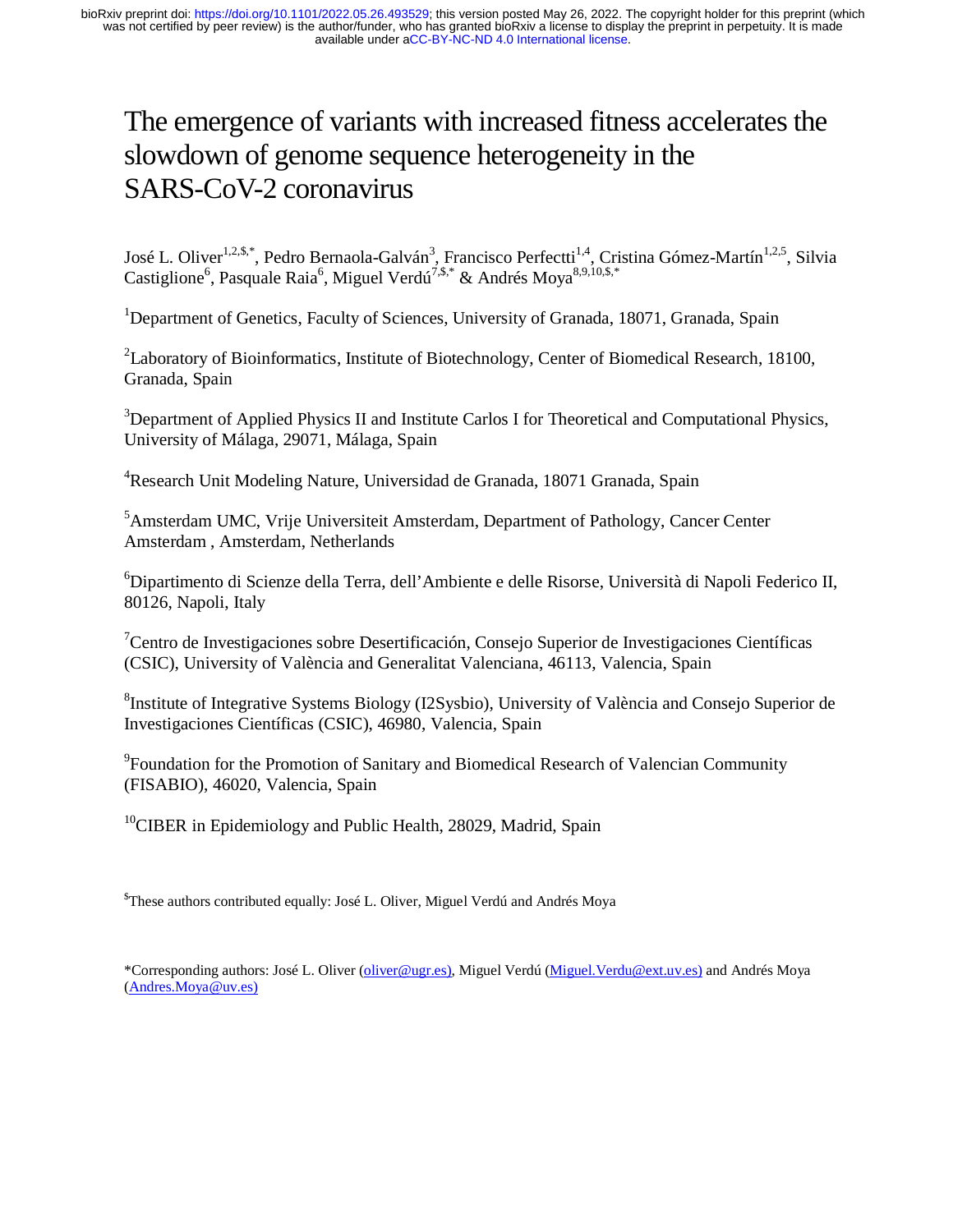## **Abstract**

Since the outbreak of the COVID-19 pandemic, the SARS-CoV-2 coronavirus has accumulated an important amount of genetic and genomic variability through mutation and recombination events. To test evolutionary trends that could inform us on the adaptive process of the virus to its human host, we summarize all this sequence variability by computing the Sequence Compositional Complexity (*SCC*) in more than 23,000 high-quality coronavirus genome sequences from across the globe, covering the period spanning from the start of the pandemic in December 2019 to March 2022. In early samples, we found no statistical support for any trend in *SCC* values over time, although the virus as a whole appears to evolve faster than Brownian Motion expectation. However, in samples taken after the first Variant of Concern (VoC) with higher transmissibility (Alpha) emerges, and controlling for phylogenetic and sampling effects, we were able to detect a statistically significant trend for decreased *SCC* values over time. SARS-CoV-2 evolution towards lower values of genome heterogeneity is further intensified by the emergence of successive, widespread VoCs. Concomitantly to the temporal reduction in *SCC*, its absolute evolutionary rate kept increasing toward the present, meaning that the *SCC* decrease itself accelerated over time. As compared to Alpha or Delta variants, the currently dominant VoC, Omicron, shows much stronger trends in both *SCC* values and rates over time. These results indicate that the increases in fitness of variant genomes associated to a higher transmissibility leads to a reduction of their genome sequence heterogeneity, thus explaining the general slowdown of *SCC* along with the pandemic course.

**Keywords:** Coronavirus evolution, Variants of Concern (VoCs), evolutionary trends, genome sequence heterogeneity, evolutionary rate.

## **Introduction**

Pioneer works showed that RNA viruses are excellent material for studies of evolutionary genomics (Domingo et al., 1999; Moya et al., 2004; Worobey and Holmes, 1999). Now, with the outbreak of the COVID-19 pandemic, this has become a key research topic. Despite the controversy surrounding the first days and location of the pandemic (Koopmans et al., 2021; Worobey, 2021), the most parsimonious explanation for the origin of SARS-CoV-2 seems a zoonotic event (Holmes et al., 2021). Direct bat-to-human spillover events may occur more often than reported, although most remain unrecognized (Sánchez et al. 2021). Bats are known as the natural reservoirs of SARS-like CoVs (Li et al., 2005) and early evidence exists for the recombinant origin of bat (SARS)-like coronaviruses (Hon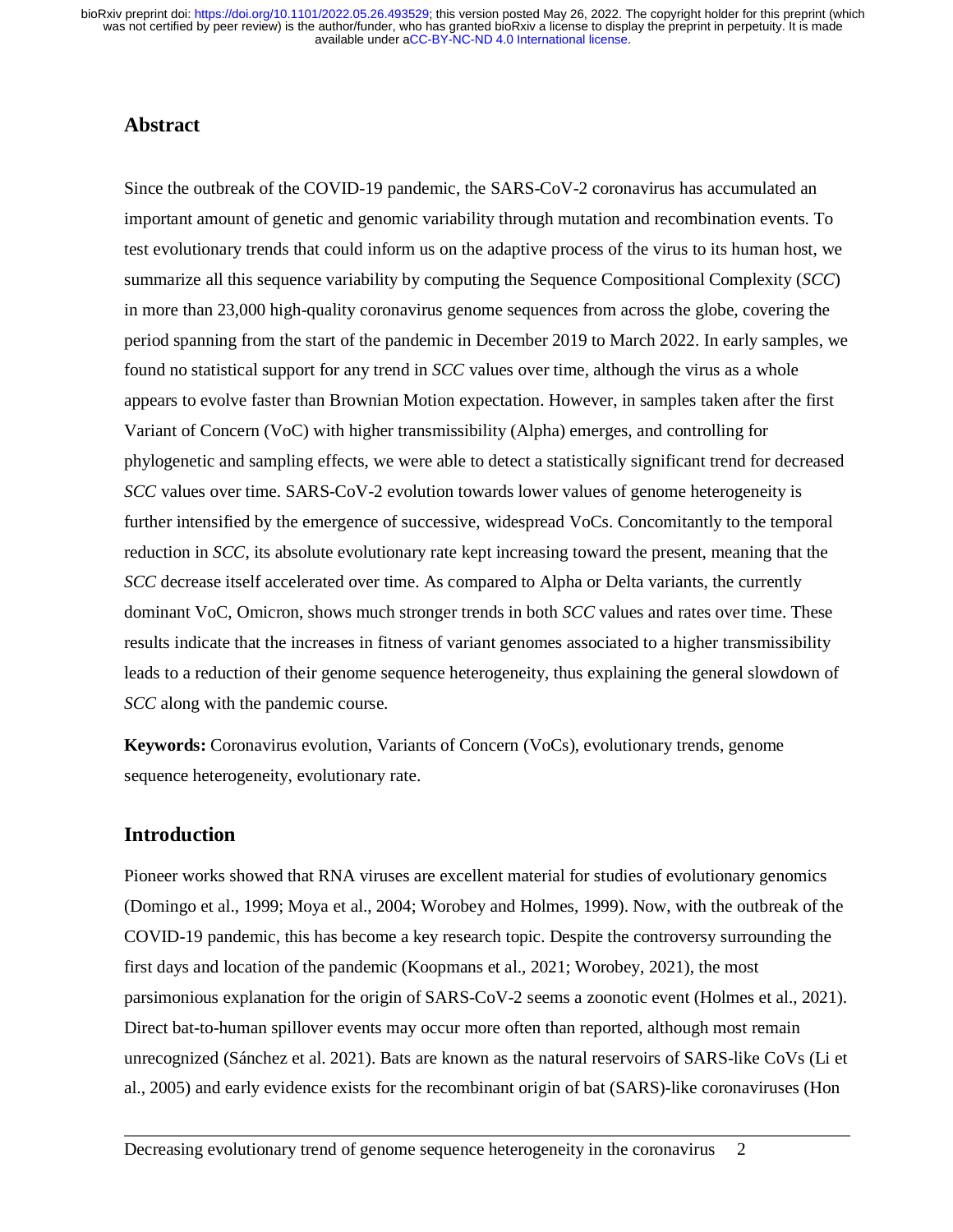et al., 2008). A genomic comparison between these coronaviruses and SARS-CoV-2 has led to propose a bat origin of the COVID-19 outbreak (Zhang and Holmes, 2020). Indeed, a recombination event between the bat coronavirus and either an origin-unknown coronavirus (Ji et al., 2020) or a pangolin virus (Zhang et al., 2020) would be at the origin of SARS-CoV-2. Bat RaTG13 virus best matched the overall codon usage pattern of SARS-CoV-2 in orf1ab, spike, and nucleocapsid genes, while the pangolin P1E virus had a more similar codon usage in the membrane gene (Gu et al., 2020). Other intermediate hosts have been identified, such as RaTG15, and its knowledge is essential to prevent further spread of the epidemic (Liu et al., 2020).

Despite its proofreading mechanism and the brief time-lapse since its appearance, SARS-CoV-2 has already accumulated an important amount of genetic and genomic variability (Elbe and Buckland-Merrett, 2017; Hadfield et al., 2018; Hamed et al., 2021; Hatcher et al., 2017; Li et al., 2020), which is due to both its recombinational origin (Naqvi et al., 2020) as well as mutation and additional recombination events accumulated later (Cyranoski, 2020; Jackson et al., 2021; Patiño-Galindo et al., 2021). Noteworthy, RNA viruses can also accumulate high genetic variation during individual outbreaks (Pybus et al., 2015), showing mutation and evolutionary rates that may be up to a million times higher than those of their hosts (Islam et al., 2020). Synonymous and non-synonymous mutations (Banerjee et al., 2020; Cai et al., 2020), as well as mismatches and deletions in translated and untranslated regions (Islam et al., 2020; Young et al., 2020) have been tracked in the SARs-CoV-2 genome sequence.

Particularly interesting changes are those increasing viral fitness (Holmes et al., 2021; van Dorp et al., 2020; Wang et al., 2021; Zhou et al., 2020), as mutations provoking epitope loss and antibody escaping. These have been found mainly in evolved variants isolated from Europe and the Americas, which have critical implications for SARS-CoV-2 transmission, pathogenesis, and immune interventions (Gupta and Mandal, 2020). Some studies have shown that SARS-CoV-2 is acquiring mutations more slowly than expected for neutral evolution, suggesting that purifying selection is the dominant mode of evolution, at least during the initial phase of the pandemic course. Parallel mutations in multiple independent lineages and variants have been observed (van Dorp et al., 2020), which may indicate convergent evolution and that are of particular interest in the context of adaptation of SARS-CoV-2 to the human host (van Dorp et al., 2020). Other authors reported some sites under positive pressure in the nucleocapsid and spike genes (Benvenuto et al., 2020). All this research effort has allowed to track in real-time all these changes. The CoVizu<sup>e</sup> project (*https://filogeneti.ca/covizu/*) provides a visualization of SARS-CoV-2 global diversity of SARS-CoV-2 genomes.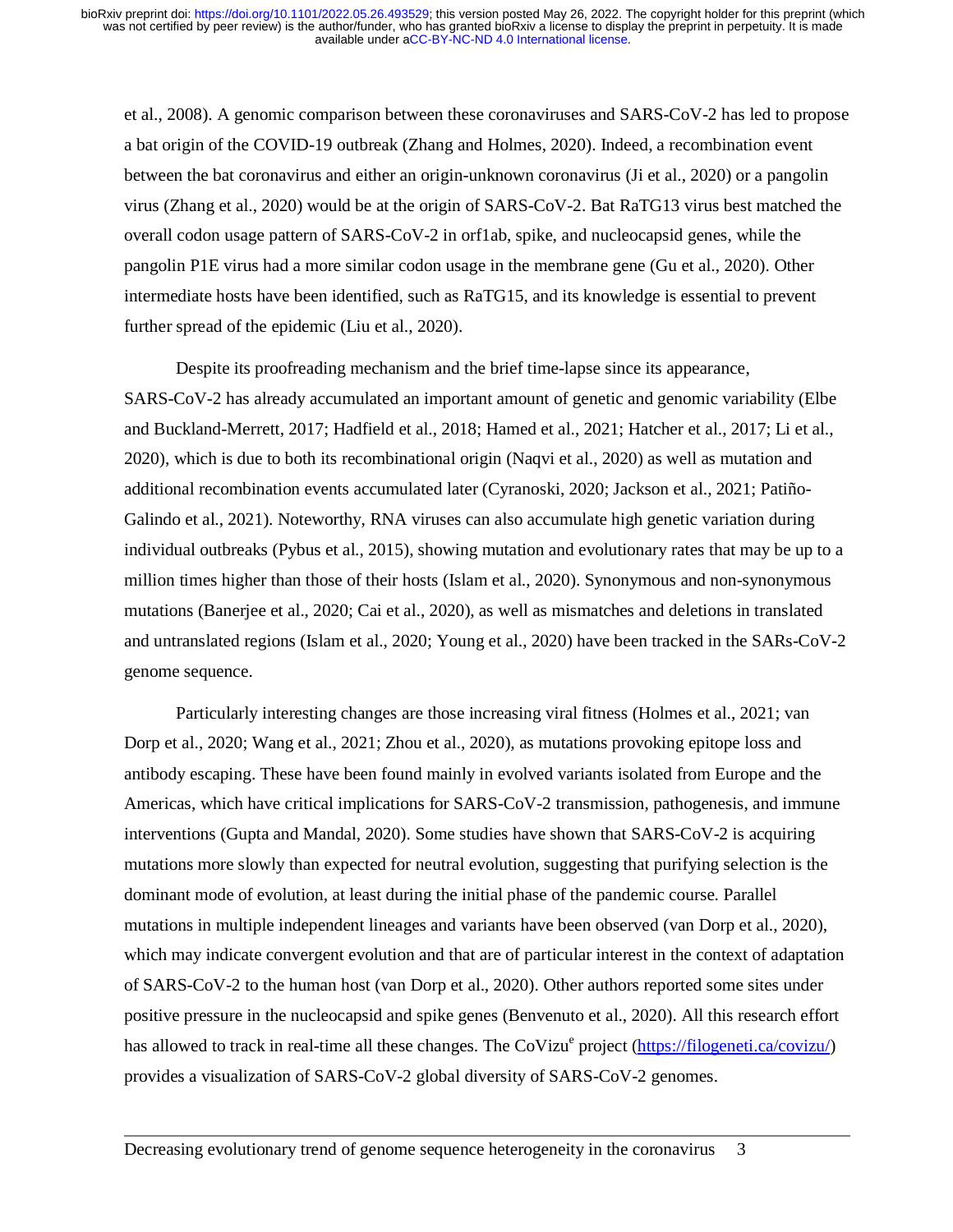Base composition varies at all levels of the phylogenetic hierarchy and throughout the genome, and can be caused by active selection or passive mutation pressure (Mooers and Holmes, 2000). The array of compositional domains in a genome can be potentially altered by most sequence changes (i.e., synonymous and non-synonymous nucleotide substitutions, insertions, deletions, recombination events, chromosome rearrangements or genome reorganizations). Compositional domain structure can be altered either by changing the nucleotides at the borders separating two domains, or by changing nucleotide frequencies in a given region, thus altering the number of domains or their compositional differences, consequently changing the resulting SCC value of the sequence (Bernaola-Galván et al., 1996; Keith, 2008; Oliver et al., 1999; Wen and Zhang, 2003). Ideally, a genome sequence heterogeneity metric should be able to summarize all the mutational and recombinational events accumulated by a genome sequence over time (Bernaola-Galván et al., 2004; Fearnhead and Vasilieou, 2009; Oliver et al., 2004, 2002; Román-Roldán et al., 1998).

 In many organisms, the patchy sequence structure formed by the array of compositional domains with different nucleotide composition has been related to important biological features, i.e., GC content, gene and repeat densities, timing of gene expression, recombination frequency, etc. (Bernaola-Galván et al., 2008; Bernardi, 2015; Bernardi et al., 1985; Oliver et al., 2004). Therefore, changes in genome sequence heterogeneity may be relevant on evolutionary and epidemiological grounds. Specifically, evolutionary trends in genome heterogeneity of the coronavirus could reveal adaptive processes of the virus to the human host.

To this end, we computed the Sequence Compositional Complexity, or *SCC* (Román-Roldán et al., 1998), an entropic measure of genome heterogeneity, meant as the number of domains and nucleotide differences among them, identified in a genome sequence through a proper segmentation algorithm (Bernaola-Galván et al., 1996). By using phylogenetic ridge regression, a method that has been able to reveal evolutionary trends in both macro- (Melchionna et al., 2019; Serio et al., 2019) and micro-organisms (Moya et al., 2020), we present here evidence for a long-term tendency of decreasing genome sequence heterogeneity in SARS-CoV-2. The trend is shared by the virus most important Variants of Concern (VoCs), Alpha or Delta, and greatly accelerated by the recent rise to dominance of Omicron (Du et al., 2022).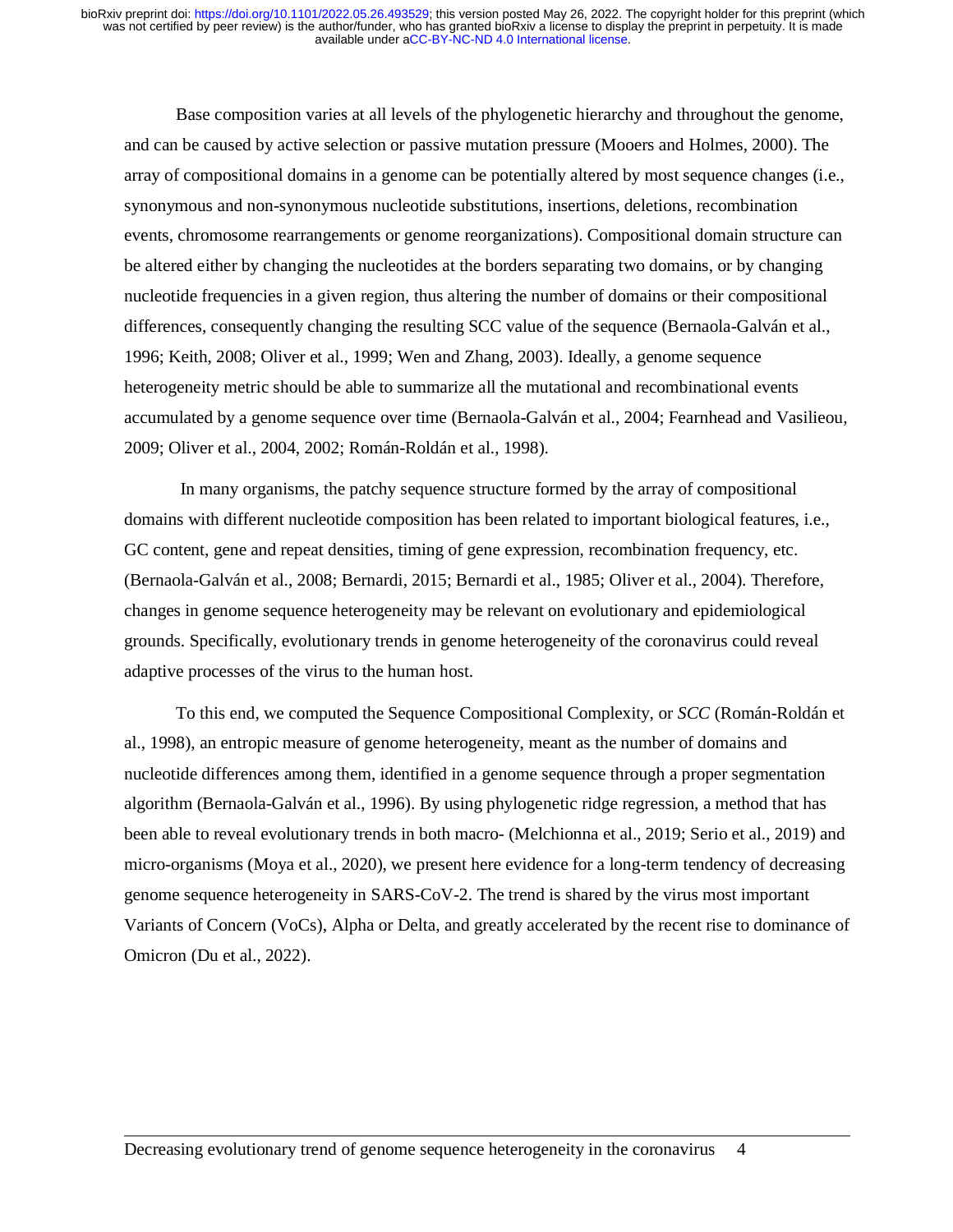# **Results**

#### *Genome heterogeneity in the coronavirus*

The first SARS-CoV-2 coronavirus genome sequence obtained at the start of the pandemic (2019-12- 30) was divided into eight compositional domains by our compositional segmentation algorithm (Bernaola-Galván et al., 2008, 1996; Oliver et al., 2004, 1999), resulting in a *SCC* value of 5.7 x 10E-3 bits (Figure 1).



Figure 1. Compositional segmentation of the GISAID reference genome

(hCoV-19/Wuhan/WIV04/2019|EPI\_ISL\_402124|2019-12-30). Using an iterative segmentation algorithm (Bernaola-Galván et al., 1996; Oliver et al., 2004), the RNA sequence was divided into eight compositionally homogeneous segments (i.e., compositional domains) with *P* value  $\leq 0.05$ . The genome position of domain borders is shown on the horizontal scale. Colors are used only to illustrate the differential nucleotide composition of each domain.

From then on, descendent coronaviruses present a lot of variation in each domain's number, length and nucleotide composition, which is reflected in higher or lower *SCC* values in individual genomes. The number of segments ranges between 4 and 9, while the *SCC* do it between 2.71E-03 and 6.8E-03 bits. The strain name, the collection date, and the *SCC* values for each analyzed genome are shown in Supplementary Tables S1-S18.

## *Temporal evolution of SCC over the coronavirus pandemic course*

To characterize the temporal evolution of *SCC* over the entire range of the coronavirus pandemic (December 2019 to March 2022), we downloaded from GISAID/Audacity (GISAID, 2020) a series of random samples of high-quality genome sequences over consecutive time lapses, each starting at the outbreak of the COVID-19 (December 2019) and progressively including younger samples up to March 2022 (Table 1). We then filtered, masked and aligned these sequences to the reference genome (see Methods). For each of these samples, we determined the proportion of variants (Table 1, columns 5-8) and inferred an ML phylogenetic tree by means of IQ TREE 2 (Minh et al., 2020). Finally, we sought for temporal trends in *SCC* values and evolutionary rates by using the function *search.trend* in the R package RRphylo (Castiglione et al., 2018), contrasting the realized slope of *SCC* versus time regression to a family of 1000 slopes generated under the Brownian motion model of evolution, which models evolution with no trend in either the *SCC* or its evolutionary rate. We found that SARS-CoV-2 genome sequence heterogeneity did not follow any trend in *SCC* during the first year of the pandemic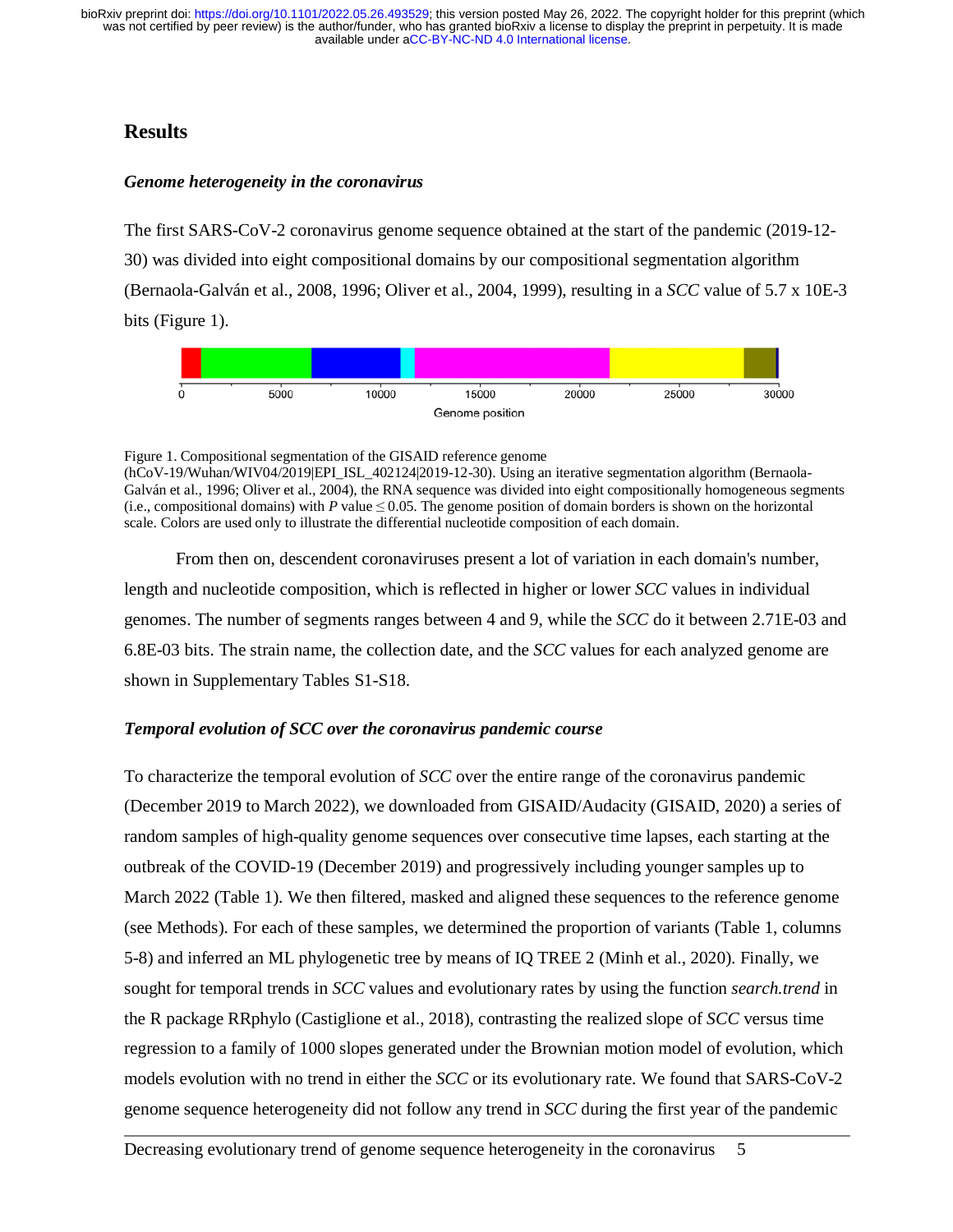course, as indicated by the non-significant *SCC* against time regressions in any sample ending before December 2020 (Table 1). With the emergence of variants in December 2020 (s1573, Table 1), the genome sequence heterogeneity started to decrease significantly over time. In contrast to the decreasing trend observed for *SCC*, a clear tendency towards faster evolutionary rates takes place throughout the study period, indicating that the virus increased in variability early on, but took on a monotonic trend for decreasing *SCC* as VoCs appeared. These results were robust to several sources of uncertainty, including those related with the algorithms used for multiple alignment or to infer phylogenetic trees (see Supplementary Information). In summary, these analyses show that statistically significant trends for declining heterogeneity began in between the end of December 2020 (s1573) and March 2021 (s1871) in coincidence with the emergence of the first VoC (Alpha), a path continued over the successive emergence of other variants.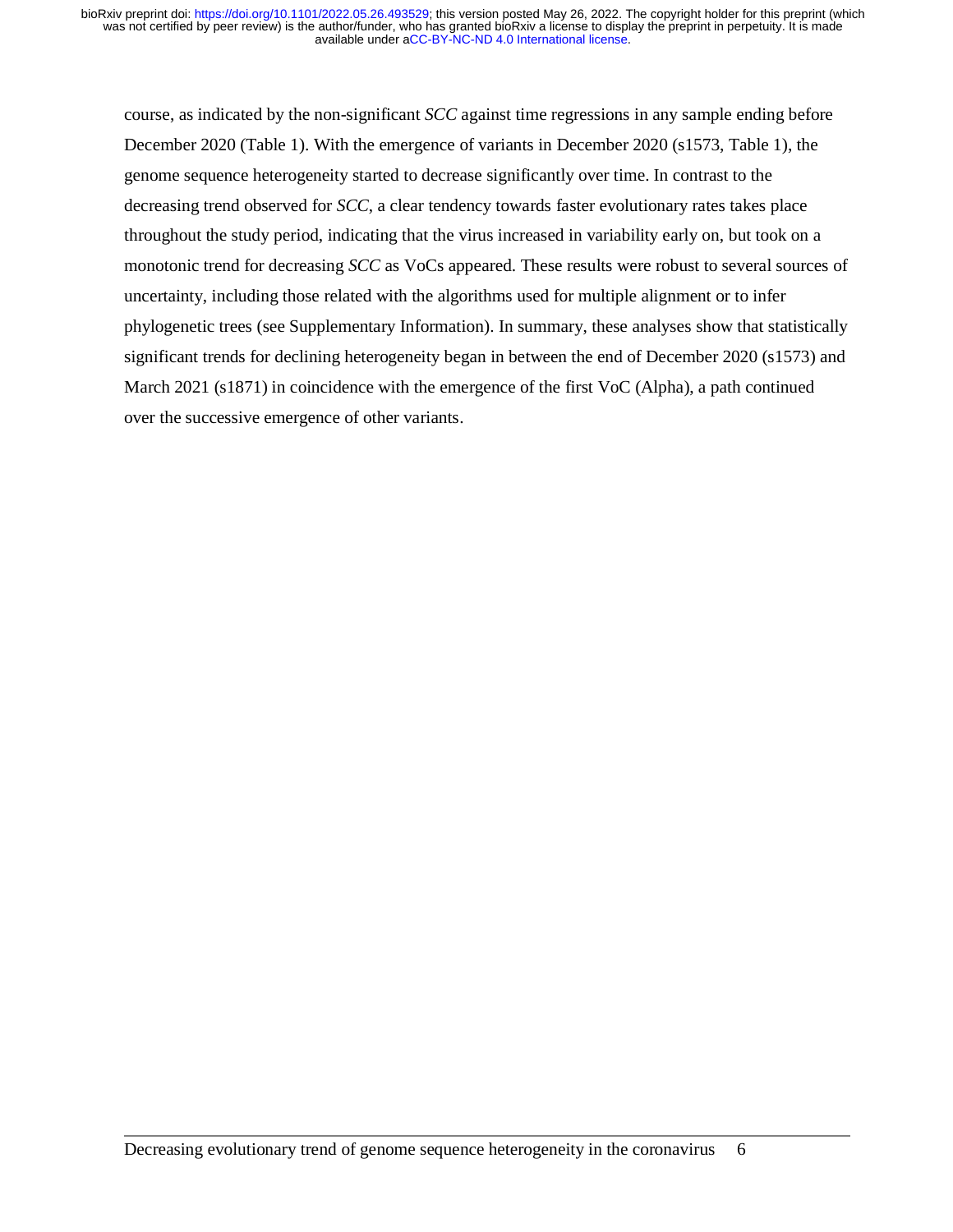| Collection<br>Sample<br>date<br>s726<br>s730<br>$mar-20$<br>s781<br>s1170<br>jun 20<br>s1277<br>sep-20<br>s1573<br>dec-20<br>s1871<br>mar 21<br>s498<br>s496<br>s987<br>may 21<br>s980<br>s1939<br>s1974<br>jun-21<br>s1985<br>sep-21<br>s1994<br>dec.21<br>s2347<br>$mar-22$<br>s1990<br>TOTAL:<br>Relative contribution of individual variants to the SARS-CoV-2 evolutionary trends<br><b>SCC</b> trends of variants<br>We estimated the relative contribution of the three most important VoCs (Alpha, Delta and Omicr | Information for further details. |                         |                     |                       |                       |                         | March 2022. For each sample, the analyzed time range was from December 2019 to the date shown in the column 'Collection<br>date'. Initial sample sizes were 500, 1000, 2000 or 3000 genomes per sample, while the final sample size indicates the<br>remaining genome sequences once duplicated sequences were discarded. Non-duplicated genomes in each sample were then<br>aligned with MAFFT (Katoh and Standley, 2013) to the GenBank MN908947.3 reference genome sequence and masked to<br>eliminate sequence oddities (Hodcroft et al., 2021). The best ML timetree for each sample was inferred by IQ-TREE 2 (Minh et<br>al., 2020), which was rooted to the GISAID reference genome (hCoV-19/Wuhan/WIV04/2019 EPI_ISL_402124 2019-12-30).<br>The percentages of variant genomes were determined by Nextclade (Aksamentov et al., 2021). The genome heterogeneity of<br>each coronavirus genome was determined by computing its Sequence Compositional Complexity, or SCC (Román-Roldán et<br>al., 1998). Phylogenetic ridge regressions for SCC and its evolutionary rate were computed by the function search trend from<br>the RRphylo R package (Castiglione et al., 2018). The estimated genomic value for each tip or node in the phylogenetic tree is<br>regressed against age. The statistical significance of the ridge regression slope was tested against 1,000 slopes obtained after<br>simulating a simple (i.e., no-trend) Brownian evolution of SCC in the phylogenetic tree. See Methods and Supplementary |                             |                           | Merrett, 2017; Koehorst et al., 2017; Shu and McCauley, 2017) covering the pandemic time range from December 2019 to |                           |
|----------------------------------------------------------------------------------------------------------------------------------------------------------------------------------------------------------------------------------------------------------------------------------------------------------------------------------------------------------------------------------------------------------------------------------------------------------------------------------------------------------------------------|----------------------------------|-------------------------|---------------------|-----------------------|-----------------------|-------------------------|-----------------------------------------------------------------------------------------------------------------------------------------------------------------------------------------------------------------------------------------------------------------------------------------------------------------------------------------------------------------------------------------------------------------------------------------------------------------------------------------------------------------------------------------------------------------------------------------------------------------------------------------------------------------------------------------------------------------------------------------------------------------------------------------------------------------------------------------------------------------------------------------------------------------------------------------------------------------------------------------------------------------------------------------------------------------------------------------------------------------------------------------------------------------------------------------------------------------------------------------------------------------------------------------------------------------------------------------------------------------------------------------------------------------------------------------------------------------------------------------------------------------------------------|-----------------------------|---------------------------|----------------------------------------------------------------------------------------------------------------------|---------------------------|
|                                                                                                                                                                                                                                                                                                                                                                                                                                                                                                                            |                                  | Sample size             |                     |                       | % of main variants    |                         | Total of<br>variants in<br>the sample<br>(%)                                                                                                                                                                                                                                                                                                                                                                                                                                                                                                                                                                                                                                                                                                                                                                                                                                                                                                                                                                                                                                                                                                                                                                                                                                                                                                                                                                                                                                                                                      |                             | <b>SCC</b> regression     | Rate regression                                                                                                      |                           |
|                                                                                                                                                                                                                                                                                                                                                                                                                                                                                                                            |                                  | Initial<br>1000<br>1000 | Final<br>726<br>730 | Alpha<br>0.00<br>0.00 | Delta<br>0.00<br>0.00 | Ómicron<br>0.00<br>0.00 | $0.00\,$<br>0.00                                                                                                                                                                                                                                                                                                                                                                                                                                                                                                                                                                                                                                                                                                                                                                                                                                                                                                                                                                                                                                                                                                                                                                                                                                                                                                                                                                                                                                                                                                                  | Slope<br>$-97.10$<br>-65.20 | P value<br>0.250<br>0.268 | Slope<br>88,684.70<br>145,566.20                                                                                     | P value<br>0.002<br>0.001 |
|                                                                                                                                                                                                                                                                                                                                                                                                                                                                                                                            |                                  | 2000<br>2000            | 781<br>1170         | 0.00<br>0.00          | 0.00<br>0.00          | 0.00<br>0.00            | 0.00<br>0.00                                                                                                                                                                                                                                                                                                                                                                                                                                                                                                                                                                                                                                                                                                                                                                                                                                                                                                                                                                                                                                                                                                                                                                                                                                                                                                                                                                                                                                                                                                                      | $-9.67$<br>12.83            | 0.426<br>0.444            | 125, 140.00<br>87,637.54                                                                                             | 0.001<br>0.001            |
|                                                                                                                                                                                                                                                                                                                                                                                                                                                                                                                            |                                  | 2000<br>2000            | 1277<br>1573        | 0.00<br>4.32          | 0.00<br>0.00          | 0.00<br>0.00            | 0.00<br>4.83                                                                                                                                                                                                                                                                                                                                                                                                                                                                                                                                                                                                                                                                                                                                                                                                                                                                                                                                                                                                                                                                                                                                                                                                                                                                                                                                                                                                                                                                                                                      | $-20.85$<br>-38.53          | 0.305<br>0.066            | 39, 183. 10<br>26,502.59                                                                                             | 0.001<br>0.001            |
|                                                                                                                                                                                                                                                                                                                                                                                                                                                                                                                            |                                  | 2000<br>500             | 1871<br>498         | 50.03<br>56.43        | 0.00<br>0.00          | 0.00<br>0.00            | 57.03<br>64.65                                                                                                                                                                                                                                                                                                                                                                                                                                                                                                                                                                                                                                                                                                                                                                                                                                                                                                                                                                                                                                                                                                                                                                                                                                                                                                                                                                                                                                                                                                                    | 61.94<br>$-66.39$           | 0.001<br>0.011            | 14,254.56<br>15,035.58                                                                                               | 0.001<br>0.001            |
|                                                                                                                                                                                                                                                                                                                                                                                                                                                                                                                            |                                  | 500<br>1000             | 496<br>987          | 64.52<br>57.85        | 1.41<br>0.20          | 0.00<br>0.00            | 73.79<br>67.17                                                                                                                                                                                                                                                                                                                                                                                                                                                                                                                                                                                                                                                                                                                                                                                                                                                                                                                                                                                                                                                                                                                                                                                                                                                                                                                                                                                                                                                                                                                    | -5574<br>$-60.29$           | 0.026<br>0.001            | 11,090.87<br>16 937 26                                                                                               | 0.001<br>0.001            |
|                                                                                                                                                                                                                                                                                                                                                                                                                                                                                                                            |                                  | 1000<br>2000            | 980<br>1939         | 65.31<br>63.02        | 0.82<br>1.24          | 0.00<br>0.00            | 75.41<br>72.93                                                                                                                                                                                                                                                                                                                                                                                                                                                                                                                                                                                                                                                                                                                                                                                                                                                                                                                                                                                                                                                                                                                                                                                                                                                                                                                                                                                                                                                                                                                    | $-54.23$<br>$-41.74$        | 0.004<br>0.010            | 16, 169 35<br>13,044.29                                                                                              | 0.001<br>0.001            |
|                                                                                                                                                                                                                                                                                                                                                                                                                                                                                                                            |                                  | 2000<br>2000            | 1974<br>1985        | 45.90<br>27.10        | 7.14<br>44.08         | 0.00<br>0.00            | 60.59<br>78.34                                                                                                                                                                                                                                                                                                                                                                                                                                                                                                                                                                                                                                                                                                                                                                                                                                                                                                                                                                                                                                                                                                                                                                                                                                                                                                                                                                                                                                                                                                                    | 3483<br>$-19.30$            | 0.016<br>0.131            | 18,624.45<br>11,688.97                                                                                               | 0.001<br>0.001            |
|                                                                                                                                                                                                                                                                                                                                                                                                                                                                                                                            |                                  | 2000<br>3000            | 1994<br>2347        | 17.95<br>18.41        | 57.82<br>46.66        | 6.22<br>0.00            | 86.70<br>73.11                                                                                                                                                                                                                                                                                                                                                                                                                                                                                                                                                                                                                                                                                                                                                                                                                                                                                                                                                                                                                                                                                                                                                                                                                                                                                                                                                                                                                                                                                                                    | $-20.93$<br>33 38           | 0.060<br>0.007            | 7,495.37<br>7,217.62                                                                                                 | 0.001<br>0.001            |
|                                                                                                                                                                                                                                                                                                                                                                                                                                                                                                                            |                                  | 2000<br>28000           | 1990<br>23318       | 14.32                 | 51.41                 | 18.29                   | 87.28                                                                                                                                                                                                                                                                                                                                                                                                                                                                                                                                                                                                                                                                                                                                                                                                                                                                                                                                                                                                                                                                                                                                                                                                                                                                                                                                                                                                                                                                                                                             | $-21.89$                    | 0.037                     | 4,896.06                                                                                                             | 0.052                     |
|                                                                                                                                                                                                                                                                                                                                                                                                                                                                                                                            |                                  |                         |                     |                       |                       |                         | to the trends in SARS-CoV2 evolution by picking samples both before (s726, s730) and after (s18<br>Decreasing evolutionary trend of genome sequence heterogeneity in the coronavirus                                                                                                                                                                                                                                                                                                                                                                                                                                                                                                                                                                                                                                                                                                                                                                                                                                                                                                                                                                                                                                                                                                                                                                                                                                                                                                                                              |                             |                           | 7                                                                                                                    |                           |
|                                                                                                                                                                                                                                                                                                                                                                                                                                                                                                                            |                                  |                         |                     |                       |                       |                         |                                                                                                                                                                                                                                                                                                                                                                                                                                                                                                                                                                                                                                                                                                                                                                                                                                                                                                                                                                                                                                                                                                                                                                                                                                                                                                                                                                                                                                                                                                                                   |                             |                           |                                                                                                                      |                           |
|                                                                                                                                                                                                                                                                                                                                                                                                                                                                                                                            |                                  |                         |                     |                       |                       |                         |                                                                                                                                                                                                                                                                                                                                                                                                                                                                                                                                                                                                                                                                                                                                                                                                                                                                                                                                                                                                                                                                                                                                                                                                                                                                                                                                                                                                                                                                                                                                   |                             |                           |                                                                                                                      |                           |
|                                                                                                                                                                                                                                                                                                                                                                                                                                                                                                                            |                                  |                         |                     |                       |                       |                         |                                                                                                                                                                                                                                                                                                                                                                                                                                                                                                                                                                                                                                                                                                                                                                                                                                                                                                                                                                                                                                                                                                                                                                                                                                                                                                                                                                                                                                                                                                                                   |                             |                           |                                                                                                                      |                           |
|                                                                                                                                                                                                                                                                                                                                                                                                                                                                                                                            |                                  |                         |                     |                       |                       |                         |                                                                                                                                                                                                                                                                                                                                                                                                                                                                                                                                                                                                                                                                                                                                                                                                                                                                                                                                                                                                                                                                                                                                                                                                                                                                                                                                                                                                                                                                                                                                   |                             |                           |                                                                                                                      |                           |
|                                                                                                                                                                                                                                                                                                                                                                                                                                                                                                                            |                                  |                         |                     |                       |                       |                         |                                                                                                                                                                                                                                                                                                                                                                                                                                                                                                                                                                                                                                                                                                                                                                                                                                                                                                                                                                                                                                                                                                                                                                                                                                                                                                                                                                                                                                                                                                                                   |                             |                           |                                                                                                                      |                           |
|                                                                                                                                                                                                                                                                                                                                                                                                                                                                                                                            |                                  |                         |                     |                       |                       |                         |                                                                                                                                                                                                                                                                                                                                                                                                                                                                                                                                                                                                                                                                                                                                                                                                                                                                                                                                                                                                                                                                                                                                                                                                                                                                                                                                                                                                                                                                                                                                   |                             |                           |                                                                                                                      |                           |
|                                                                                                                                                                                                                                                                                                                                                                                                                                                                                                                            |                                  |                         |                     |                       |                       |                         |                                                                                                                                                                                                                                                                                                                                                                                                                                                                                                                                                                                                                                                                                                                                                                                                                                                                                                                                                                                                                                                                                                                                                                                                                                                                                                                                                                                                                                                                                                                                   |                             |                           |                                                                                                                      |                           |
|                                                                                                                                                                                                                                                                                                                                                                                                                                                                                                                            |                                  |                         |                     |                       |                       |                         |                                                                                                                                                                                                                                                                                                                                                                                                                                                                                                                                                                                                                                                                                                                                                                                                                                                                                                                                                                                                                                                                                                                                                                                                                                                                                                                                                                                                                                                                                                                                   |                             |                           |                                                                                                                      |                           |
|                                                                                                                                                                                                                                                                                                                                                                                                                                                                                                                            |                                  |                         |                     |                       |                       |                         |                                                                                                                                                                                                                                                                                                                                                                                                                                                                                                                                                                                                                                                                                                                                                                                                                                                                                                                                                                                                                                                                                                                                                                                                                                                                                                                                                                                                                                                                                                                                   |                             |                           |                                                                                                                      |                           |
|                                                                                                                                                                                                                                                                                                                                                                                                                                                                                                                            |                                  |                         |                     |                       |                       |                         |                                                                                                                                                                                                                                                                                                                                                                                                                                                                                                                                                                                                                                                                                                                                                                                                                                                                                                                                                                                                                                                                                                                                                                                                                                                                                                                                                                                                                                                                                                                                   |                             |                           |                                                                                                                      |                           |
|                                                                                                                                                                                                                                                                                                                                                                                                                                                                                                                            |                                  |                         |                     |                       |                       |                         |                                                                                                                                                                                                                                                                                                                                                                                                                                                                                                                                                                                                                                                                                                                                                                                                                                                                                                                                                                                                                                                                                                                                                                                                                                                                                                                                                                                                                                                                                                                                   |                             |                           |                                                                                                                      |                           |
|                                                                                                                                                                                                                                                                                                                                                                                                                                                                                                                            |                                  |                         |                     |                       |                       |                         |                                                                                                                                                                                                                                                                                                                                                                                                                                                                                                                                                                                                                                                                                                                                                                                                                                                                                                                                                                                                                                                                                                                                                                                                                                                                                                                                                                                                                                                                                                                                   |                             |                           |                                                                                                                      |                           |
|                                                                                                                                                                                                                                                                                                                                                                                                                                                                                                                            |                                  |                         |                     |                       |                       |                         |                                                                                                                                                                                                                                                                                                                                                                                                                                                                                                                                                                                                                                                                                                                                                                                                                                                                                                                                                                                                                                                                                                                                                                                                                                                                                                                                                                                                                                                                                                                                   |                             |                           |                                                                                                                      |                           |
|                                                                                                                                                                                                                                                                                                                                                                                                                                                                                                                            |                                  |                         |                     |                       |                       |                         |                                                                                                                                                                                                                                                                                                                                                                                                                                                                                                                                                                                                                                                                                                                                                                                                                                                                                                                                                                                                                                                                                                                                                                                                                                                                                                                                                                                                                                                                                                                                   |                             |                           |                                                                                                                      |                           |
|                                                                                                                                                                                                                                                                                                                                                                                                                                                                                                                            |                                  |                         |                     |                       |                       |                         |                                                                                                                                                                                                                                                                                                                                                                                                                                                                                                                                                                                                                                                                                                                                                                                                                                                                                                                                                                                                                                                                                                                                                                                                                                                                                                                                                                                                                                                                                                                                   |                             |                           |                                                                                                                      |                           |
|                                                                                                                                                                                                                                                                                                                                                                                                                                                                                                                            |                                  |                         |                     |                       |                       |                         |                                                                                                                                                                                                                                                                                                                                                                                                                                                                                                                                                                                                                                                                                                                                                                                                                                                                                                                                                                                                                                                                                                                                                                                                                                                                                                                                                                                                                                                                                                                                   |                             |                           |                                                                                                                      |                           |
|                                                                                                                                                                                                                                                                                                                                                                                                                                                                                                                            |                                  |                         |                     |                       |                       |                         |                                                                                                                                                                                                                                                                                                                                                                                                                                                                                                                                                                                                                                                                                                                                                                                                                                                                                                                                                                                                                                                                                                                                                                                                                                                                                                                                                                                                                                                                                                                                   |                             |                           |                                                                                                                      |                           |
|                                                                                                                                                                                                                                                                                                                                                                                                                                                                                                                            |                                  |                         |                     |                       |                       |                         |                                                                                                                                                                                                                                                                                                                                                                                                                                                                                                                                                                                                                                                                                                                                                                                                                                                                                                                                                                                                                                                                                                                                                                                                                                                                                                                                                                                                                                                                                                                                   |                             |                           |                                                                                                                      |                           |
|                                                                                                                                                                                                                                                                                                                                                                                                                                                                                                                            |                                  |                         |                     |                       |                       |                         |                                                                                                                                                                                                                                                                                                                                                                                                                                                                                                                                                                                                                                                                                                                                                                                                                                                                                                                                                                                                                                                                                                                                                                                                                                                                                                                                                                                                                                                                                                                                   |                             |                           |                                                                                                                      |                           |
|                                                                                                                                                                                                                                                                                                                                                                                                                                                                                                                            |                                  |                         |                     |                       |                       |                         |                                                                                                                                                                                                                                                                                                                                                                                                                                                                                                                                                                                                                                                                                                                                                                                                                                                                                                                                                                                                                                                                                                                                                                                                                                                                                                                                                                                                                                                                                                                                   |                             |                           |                                                                                                                      |                           |
|                                                                                                                                                                                                                                                                                                                                                                                                                                                                                                                            |                                  |                         |                     |                       |                       |                         |                                                                                                                                                                                                                                                                                                                                                                                                                                                                                                                                                                                                                                                                                                                                                                                                                                                                                                                                                                                                                                                                                                                                                                                                                                                                                                                                                                                                                                                                                                                                   |                             |                           |                                                                                                                      |                           |
|                                                                                                                                                                                                                                                                                                                                                                                                                                                                                                                            |                                  |                         |                     |                       |                       |                         |                                                                                                                                                                                                                                                                                                                                                                                                                                                                                                                                                                                                                                                                                                                                                                                                                                                                                                                                                                                                                                                                                                                                                                                                                                                                                                                                                                                                                                                                                                                                   |                             |                           |                                                                                                                      |                           |
|                                                                                                                                                                                                                                                                                                                                                                                                                                                                                                                            |                                  |                         |                     |                       |                       |                         |                                                                                                                                                                                                                                                                                                                                                                                                                                                                                                                                                                                                                                                                                                                                                                                                                                                                                                                                                                                                                                                                                                                                                                                                                                                                                                                                                                                                                                                                                                                                   |                             |                           |                                                                                                                      |                           |
|                                                                                                                                                                                                                                                                                                                                                                                                                                                                                                                            |                                  |                         |                     |                       |                       |                         |                                                                                                                                                                                                                                                                                                                                                                                                                                                                                                                                                                                                                                                                                                                                                                                                                                                                                                                                                                                                                                                                                                                                                                                                                                                                                                                                                                                                                                                                                                                                   |                             |                           |                                                                                                                      |                           |
|                                                                                                                                                                                                                                                                                                                                                                                                                                                                                                                            |                                  |                         |                     |                       |                       |                         |                                                                                                                                                                                                                                                                                                                                                                                                                                                                                                                                                                                                                                                                                                                                                                                                                                                                                                                                                                                                                                                                                                                                                                                                                                                                                                                                                                                                                                                                                                                                   |                             |                           |                                                                                                                      |                           |
|                                                                                                                                                                                                                                                                                                                                                                                                                                                                                                                            |                                  |                         |                     |                       |                       |                         |                                                                                                                                                                                                                                                                                                                                                                                                                                                                                                                                                                                                                                                                                                                                                                                                                                                                                                                                                                                                                                                                                                                                                                                                                                                                                                                                                                                                                                                                                                                                   |                             |                           |                                                                                                                      |                           |
|                                                                                                                                                                                                                                                                                                                                                                                                                                                                                                                            |                                  |                         |                     |                       |                       |                         |                                                                                                                                                                                                                                                                                                                                                                                                                                                                                                                                                                                                                                                                                                                                                                                                                                                                                                                                                                                                                                                                                                                                                                                                                                                                                                                                                                                                                                                                                                                                   |                             |                           |                                                                                                                      |                           |
|                                                                                                                                                                                                                                                                                                                                                                                                                                                                                                                            |                                  |                         |                     |                       |                       |                         |                                                                                                                                                                                                                                                                                                                                                                                                                                                                                                                                                                                                                                                                                                                                                                                                                                                                                                                                                                                                                                                                                                                                                                                                                                                                                                                                                                                                                                                                                                                                   |                             |                           |                                                                                                                      |                           |
|                                                                                                                                                                                                                                                                                                                                                                                                                                                                                                                            |                                  |                         |                     |                       |                       |                         |                                                                                                                                                                                                                                                                                                                                                                                                                                                                                                                                                                                                                                                                                                                                                                                                                                                                                                                                                                                                                                                                                                                                                                                                                                                                                                                                                                                                                                                                                                                                   |                             |                           |                                                                                                                      |                           |
|                                                                                                                                                                                                                                                                                                                                                                                                                                                                                                                            |                                  |                         |                     |                       |                       |                         |                                                                                                                                                                                                                                                                                                                                                                                                                                                                                                                                                                                                                                                                                                                                                                                                                                                                                                                                                                                                                                                                                                                                                                                                                                                                                                                                                                                                                                                                                                                                   |                             |                           |                                                                                                                      |                           |
|                                                                                                                                                                                                                                                                                                                                                                                                                                                                                                                            |                                  |                         |                     |                       |                       |                         |                                                                                                                                                                                                                                                                                                                                                                                                                                                                                                                                                                                                                                                                                                                                                                                                                                                                                                                                                                                                                                                                                                                                                                                                                                                                                                                                                                                                                                                                                                                                   |                             |                           |                                                                                                                      |                           |
|                                                                                                                                                                                                                                                                                                                                                                                                                                                                                                                            |                                  |                         |                     |                       |                       |                         |                                                                                                                                                                                                                                                                                                                                                                                                                                                                                                                                                                                                                                                                                                                                                                                                                                                                                                                                                                                                                                                                                                                                                                                                                                                                                                                                                                                                                                                                                                                                   |                             |                           |                                                                                                                      |                           |
|                                                                                                                                                                                                                                                                                                                                                                                                                                                                                                                            |                                  |                         |                     |                       |                       |                         |                                                                                                                                                                                                                                                                                                                                                                                                                                                                                                                                                                                                                                                                                                                                                                                                                                                                                                                                                                                                                                                                                                                                                                                                                                                                                                                                                                                                                                                                                                                                   |                             |                           |                                                                                                                      |                           |
|                                                                                                                                                                                                                                                                                                                                                                                                                                                                                                                            |                                  |                         |                     |                       |                       |                         |                                                                                                                                                                                                                                                                                                                                                                                                                                                                                                                                                                                                                                                                                                                                                                                                                                                                                                                                                                                                                                                                                                                                                                                                                                                                                                                                                                                                                                                                                                                                   |                             |                           |                                                                                                                      |                           |
|                                                                                                                                                                                                                                                                                                                                                                                                                                                                                                                            |                                  |                         |                     |                       |                       |                         |                                                                                                                                                                                                                                                                                                                                                                                                                                                                                                                                                                                                                                                                                                                                                                                                                                                                                                                                                                                                                                                                                                                                                                                                                                                                                                                                                                                                                                                                                                                                   |                             |                           |                                                                                                                      |                           |
|                                                                                                                                                                                                                                                                                                                                                                                                                                                                                                                            |                                  |                         |                     |                       |                       |                         |                                                                                                                                                                                                                                                                                                                                                                                                                                                                                                                                                                                                                                                                                                                                                                                                                                                                                                                                                                                                                                                                                                                                                                                                                                                                                                                                                                                                                                                                                                                                   |                             |                           |                                                                                                                      |                           |

#### *Relative contribution of individual variants to the SARS-CoV-2 evolutionary trends*

#### *SCC trends of variants*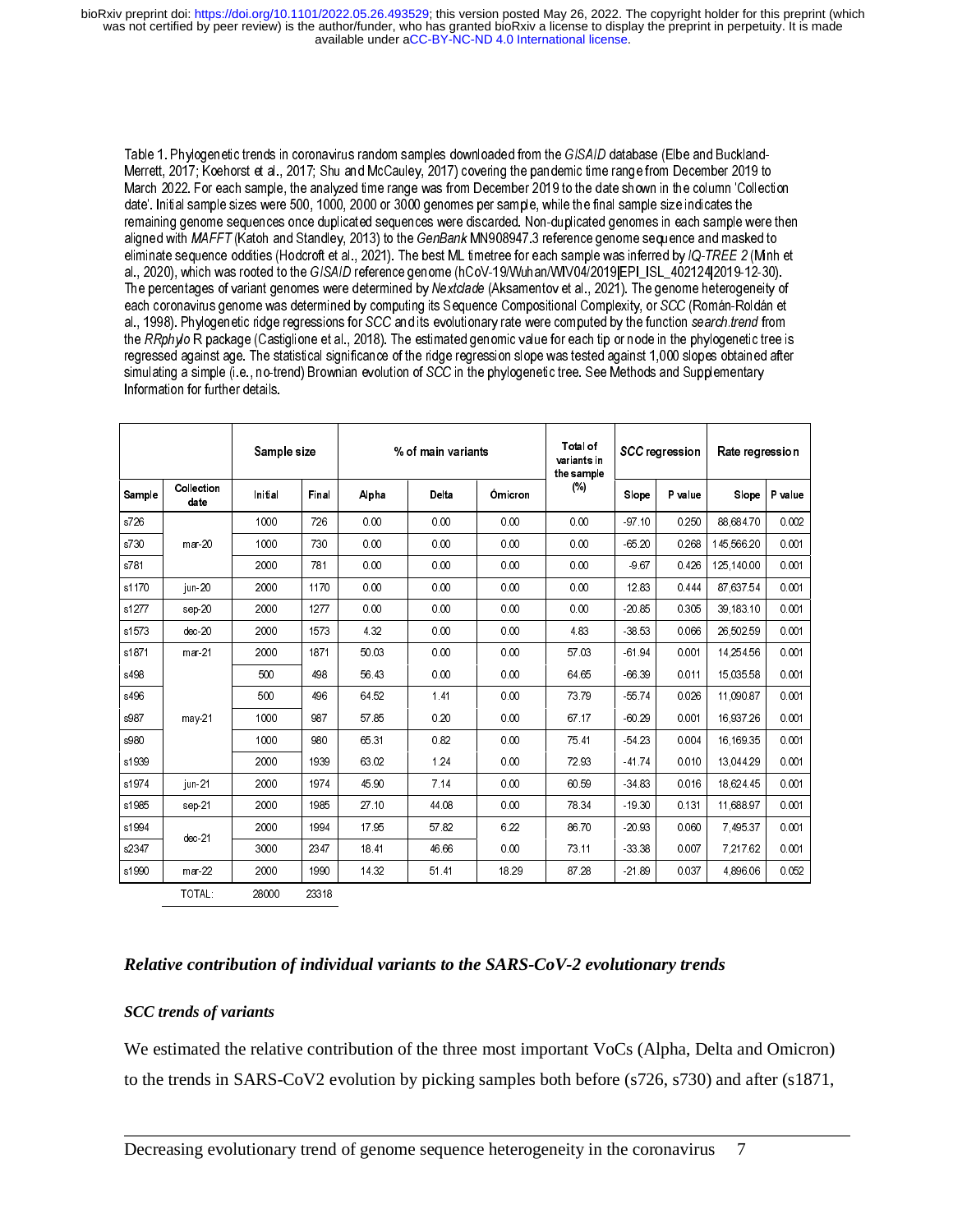s1990) their appearance. The trends for *SCC* and its evolutionary rate in the sample s1990, which includes a sizeable number of Omicron genomes, are shown in Figure 2. On all these samples, we tested trends for variants individually (as well as for the samples' trees as a whole) while accounting for phylogenetic uncertainty, by randomly altering the phylogenetic topology and branch lengths 100 times per sample (see Methods and Supplementary Information for details). In agreement with the previous (seventeen consecutive bins, see Table 1) analysis, we found strong support for a decrease in *SCC* values through time along phylogenies including variants (s1871, s1990) and no support for any temporal trend in older samples. Just 4 out of the 200 random trees produced for samples s726 and s730 produced a trend in *SCC* evolution. The corresponding figure for the two younger samples is 186/200 significant and negative instances of *SCC* decrease over time (Table 2). This ~50-fold increase in the likelihood to find a consistent trend for *SCC* decline over time is shared unambiguously by all tested variants (Alpha, Delta, and Omicron) (Table 3). Yet, Omicron shows significantly stronger decline in *SCC* than the other variants (Table 3) suggesting that the trends initiated with the appearance of main variants became more intense with the emergence of Omicron by the end of 2021.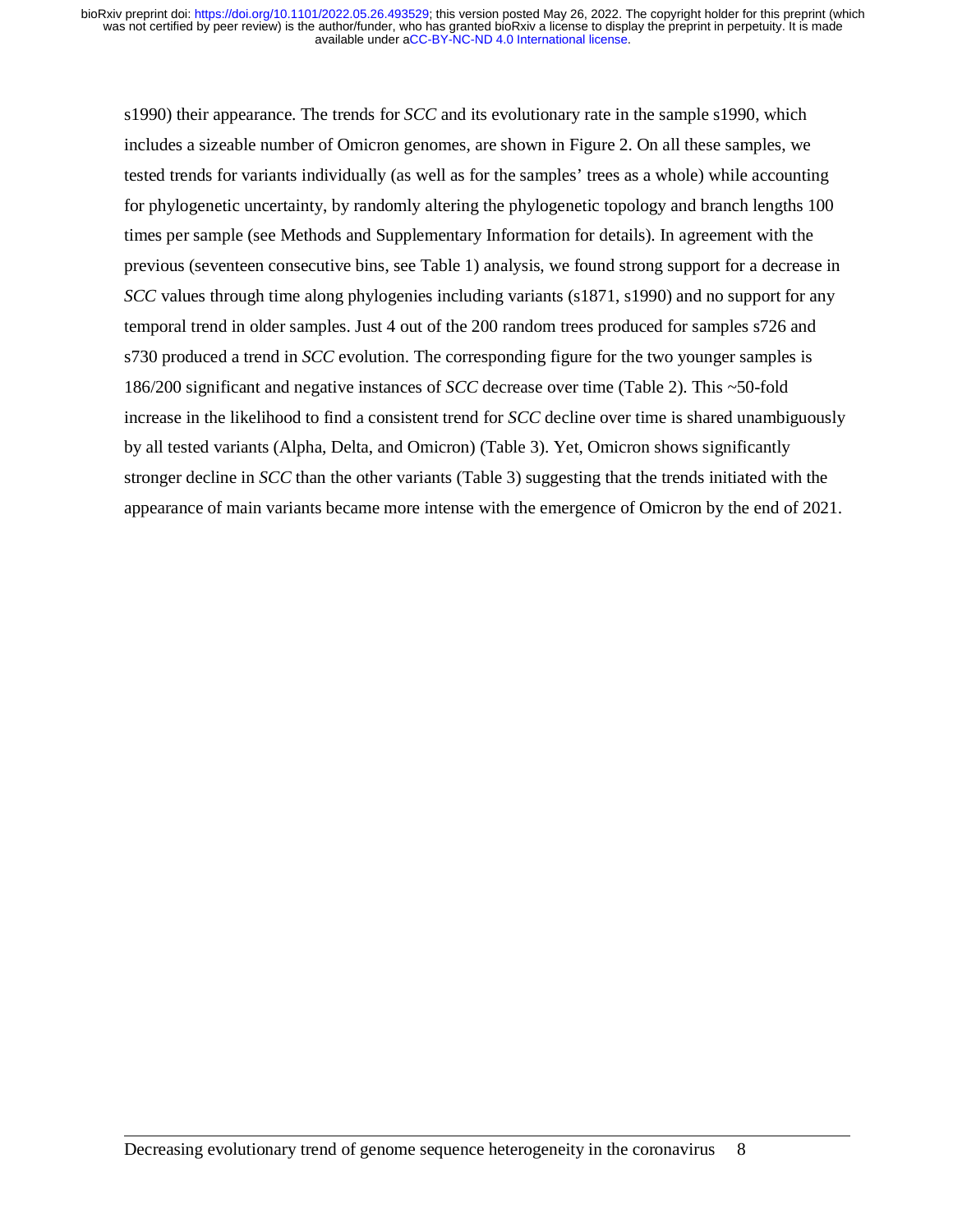

Figure 2. Phylogenetic ridge regressions for *SCC* (left) and its evolutionary rate (right) as detected by the RRphylo R package (Castiglione et al., 2018) on the s1990 sample. For *SCC*, the estimated value for each tip in the phylogenetic tree is regressed (blue line) against its age (the phylogenetic time distance, meant mainly as the collection date of each virus isolate). The rescaled evolutionary rate was obtained by rescaling the absolute rate in the 0-1 range and then transforming to logs to compare to the Brownian motion expectation. The statistical significance of the ridge regression slopes was tested against 1,000 slopes obtained after simulating a simple Brownian evolution of the *SCC* in the phylogenetic tree. The 95% confidence intervals around each point produced according to the Brownian motion model of evolution are shown as shaded areas. Dots are colored according to the variant they belong to or left blank for strains collected before the appearance of variants.

We tested the difference in the slopes of *SCC* values versus time regression computed by grouping all the variants under a single group and the same figure for all other strains grouped together. The test was performed by using the function *emtrends* available within the R package *emmeans* (Lenth, 2022). We found the slope for the group including all variant to be significantly larger than the slope for the other strains (estimate =  $-0.772 \times 10^{-8}$ , P-value = 0.006) still pointing to the decisive effect of VoCs on *SCC* temporal trend.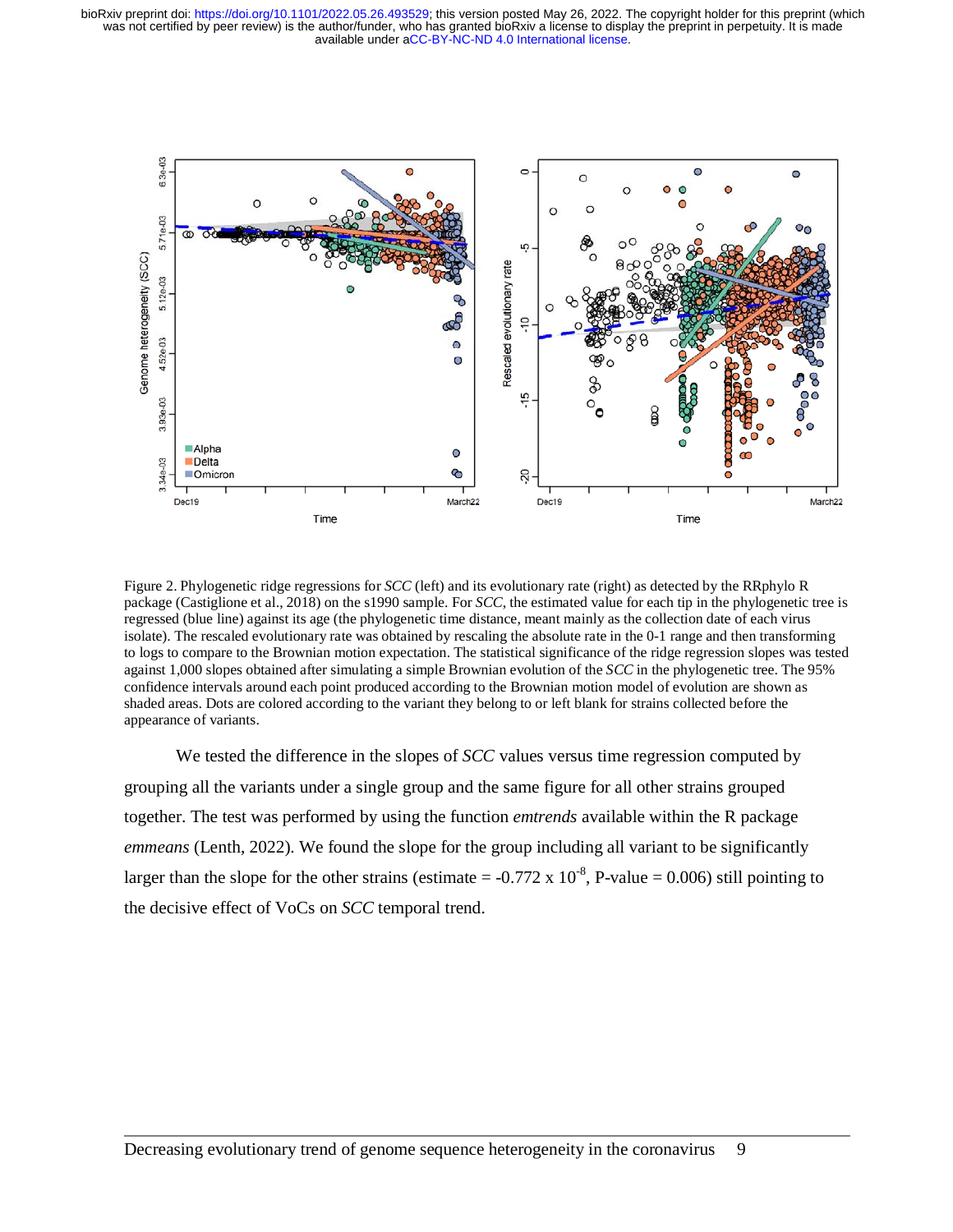Table 2. Percentages of significant results of *SCC* and *SCC* evolutionary rates versus time regressions performed on 100 randomly fixed (and subsampled for s1871 and s1990) phylogenetic trees. Higher/lower than  $BM =$  the percentage of simulation producing slopes significantly higher/lower than the Brownian Motion expectation.

|        |          | SCC values | SCC evolutionary rates |          |  |
|--------|----------|------------|------------------------|----------|--|
| Sample | positive | negative   | positive               | negative |  |
| s726   |          | 4          | 88                     |          |  |
| s730   |          | 0          | 100                    |          |  |
| s1871  |          | 100        | 38                     |          |  |
| s1990  |          | 86         | 100                    |          |  |

#### *SCC evolutionary rates of variants*

*SCC* evolutionary rates (absolute magnitude of the rate) showed a tendency to increase through time (Table 2). The slope of *SCC* rates through time regression for Omicron was always significantly lower than the slope computed for rest of the tree (Table 3). This is also true for Alpha and Delta, although with much lower support.

Table 3. Percentages of significant results of *SCC* and *SCC* evolutionary rates versus time regressions performed on 100 randomly resolved (s1871 and s1990) phylogenetic trees. % slope difference indicates the percentage of simulations producing significantly higher/lower slopes than the rest of the tree.

| Sample | Variant |          | SCC values         | SCC evolutionary rates |
|--------|---------|----------|--------------------|------------------------|
|        |         |          | % slope difference | % slope difference     |
| s1871  | Alpha   | positive | 0                  | 0                      |
|        |         | negative | 99                 | 39                     |
| s1990  | Alpha   | positive | 0                  | 0                      |
|        |         | negative | 100                | 0                      |
|        | Delta   | positive | 0                  | 0                      |
|        |         | negative | 91                 | 27                     |
|        | Omicron | positive | 0                  | 0                      |
|        |         | negative | 94                 | 100                    |

# **Discussion**

Here we show that, despite its short length (29,912 bp for the reference genome) and the short time-lapse analyzed (28 months), the coronavirus RNA genomes can be divided into 4-9 compositional domains (~0.27 segments by kbp on average). Although such segment density is lower than in free-living organisms, like cyanobacteria where we observed an average density of 0.47 segments by kbp (Moya et al., 2020), it may suffice for comparative evolutionary analyses of compositional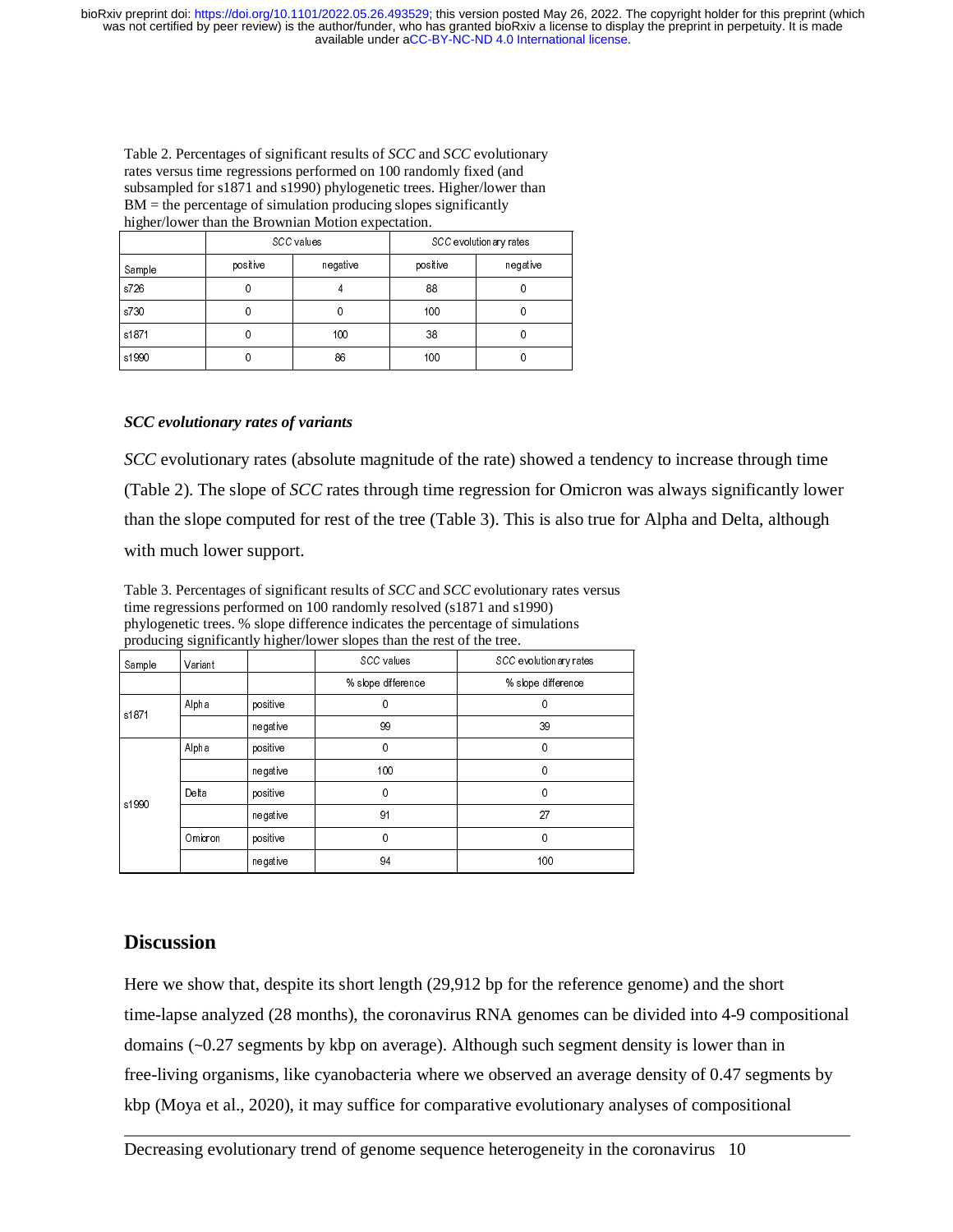sequence heterogeneity in these genomes, which might shed light on the origin and evolution of the COVID-19 pandemic.

In early samples (i.e., collected before the emergence of variants) we found no statistical support for any trend in *SCC* values over time, although the virus as a whole appears to evolve faster than Brownian Motion expectation. However, in samples taken after the first VoC with higher transmissibility (Alpha) appeared in the GISAID database (December 2020), we started to detect statistically significant decreasing trends in *SCC* (Table 1). Concomitantly to the temporal reduction in *SCC*, its absolute evolutionary rate kept increasing toward the present, meaning that the *SCC* decrease itself accelerated over time. In agreement with this notion, although the *SCC* decrease is an evolutionary path shared by variants, the nearly threefold increase in rates becomes more intense after the appearance of the most recent VoC (Omicron) on later 2021, which shows much faster decrease in *SCC* than the other variants (Table 3). These results indicate the existence of a driven, probably adaptive, trend in the variants toward a reduction of genome sequence heterogeneity. Variant genomes have accumulated a higher proportion of adaptive mutations, which allows them to neutralize host resistance or escape host antibodies (Mlcochova et al., 2021; Thorne et al., 2021; Venkatakrishnan et al., 2021), consequently gaining a higher transmissibility (a paradigmatic example is the recent outbreak of the Omicron variant). The sudden increases in fitness of variant genomes, mainly due to the gathering of co-mutations, which become prevalent world-wide compared to single mutations, are largely responsible for their temporal changes in transmissibility and virulence (Ilmjärv et al., 2021; Majumdar and Niyogi, 2021). In fact, more contagious and perhaps more virulent VoCs share mutations and deletions that have arisen recurrently in distinct genetic backgrounds (Richard et al., 2021). We show here that these increases in fitness of variant genomes associated to a higher transmissibility leads to a reduction of their genome sequence heterogeneity, thus explaining the general slowdown of *SCC* along with the pandemic expansion.

We conclude that the accelerated loss of genome heterogeneity in the coronavirus is promoted by the rise of high viral fitness variants, leading to adaptation to the human host, a well-known process in other viruses (Bahir et al., 2009). Further monitoring of the evolutionary trends in current and new co-mutations, variants and recombinant lineages (Callaway, 2022; Ledford, 2022; Straten et al., 2022) by means of the tools used here will allow elucidating whether and in what extension the evolution of genome sequence heterogeneity in the virus impacts human health.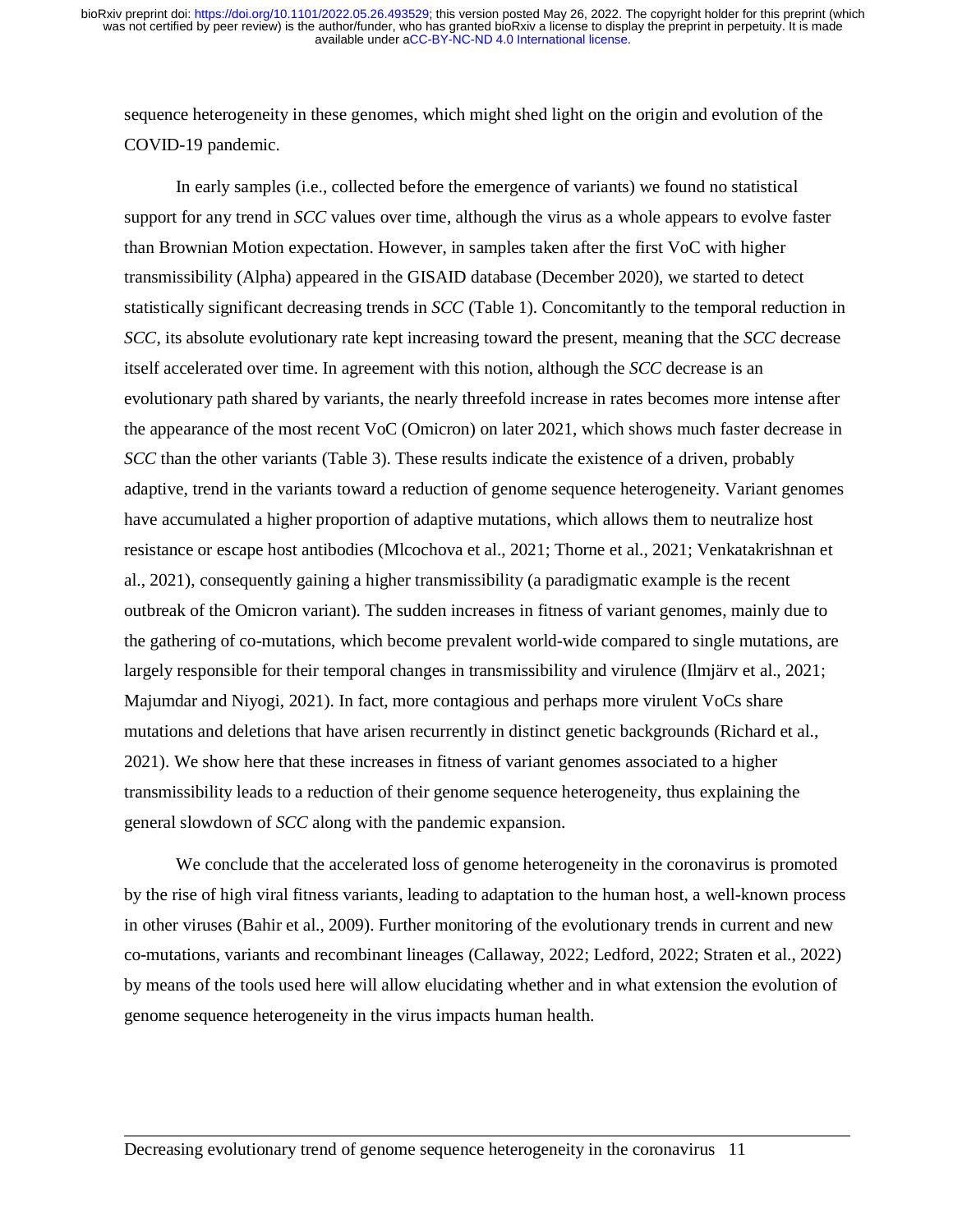# **Methods**

#### *Data retrieving, filtering, masking and alignment*

We retrieved random samples (see Table 1) of high-quality coronavirus genome sequences from the GISAID/Audacity database (Elbe and Buckland-Merrett, 2017; Koehorst et al., 2017; Shu and McCauley, 2017). MAFFT (Katoh and Standley, 2013) was used to align each random sample to the genome sequence of the isolate Wuhan-Hu-1 (MN908947.3), then filtering and masking the alignments to avoid sequence oddities (Hodcroft et al., 2021).

#### *Phylogenetic trees*

The best ML timetree for each random sample in Table 1 was inferred by means of IQ-TREE 2 (Minh et al., 2020), using the GTR nucleotide substitution model (Rodríguez et al., 1990; Tavaré, 1986) and the least square dating (LSD2) method (To et al., 2016), finally rooting the timetree to the GISAID coronavirus reference genome (EPI\_ISL\_402124, hCoV-19/Wuhan/WIV04/2019, WIV04).

#### *Compositional segmentation algorithm*

To divide the coronavirus genome sequence into an array of compositionally homogeneous, nonoverlapping domains, we used a heuristic, iterative segmentation algorithm (Bernaola-Galván et al., 2008, 1996; Oliver et al., 2004, 1999). We choose the Jensen-Shannon divergence as the divergence measure between adjacent segments, as it can be directly applied to symbolic nucleotide sequences. At each iteration, we used a significance threshold  $(s = 0.95)$  to split the sequence into two statistically significant segments. The process continues iteratively over the new resulting segments while sufficient significance continues appearing.

## *Computing the Sequence compositional complexity (SCC)*

Once each coronavirus genome sequence is segmented into an array of statistically significant, homogeneous compositional domains, its genome sequence heterogeneity was measured by computing the Sequence Compositional Complexity, or *SCC* (Román-Roldán et al., 1998). *SCC* increases/decreases with both the number of segments and the degree of compositional differences among them. In this way, *SCC* is analogous to other biological complexity measures, particularly to that described by McShea and Brandon (McShea and Brandon, 2010), in which an organism is more complex if it has a greater number of parts and a higher differentiation among these parts. It should be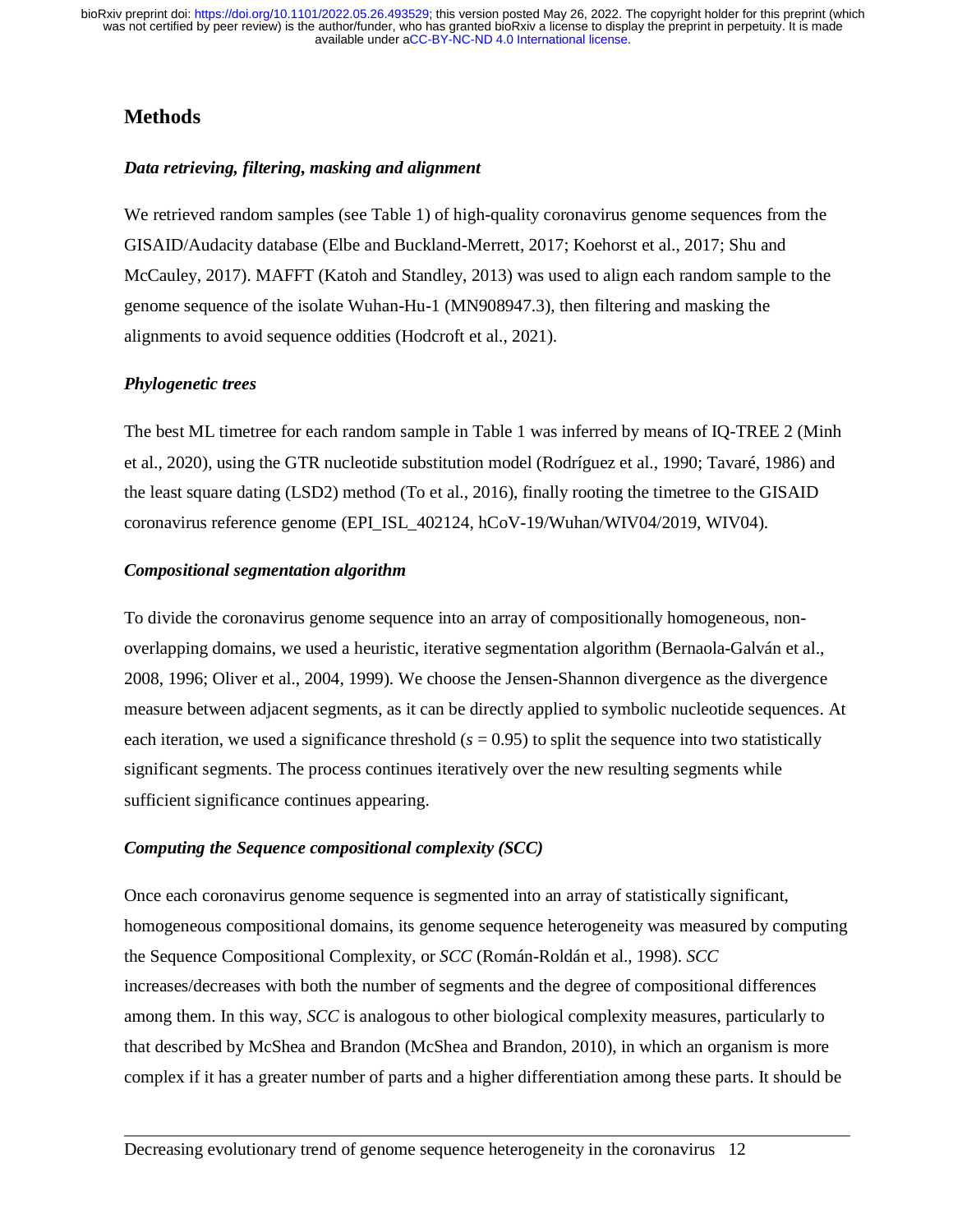emphasized that *SCC* is highly sensible to any change in the RNA genome sequence, either nucleotide substitutions, indels, genome rearrangements or recombination events.

#### *Phylogenetic ridge regression*

To search for trends in *SCC* values and evolutionary rates over time, phylogenetic ridge regression was applied by using the *RRphylo* R package V. 2.5.8 (Castiglione et al., 2018). The estimated *SCC* value for each tip or node in the phylogenetic tree is regressed against its age (the phylogenetic time distance, which represents the time distance between the first sequence ever of the virus and the collection date of individual virus isolates); the regression slope was then compared to Brownian Motion (BM) expectation (which models evolution according to no trend in *SCC* values and rates over time) by generating 1,000 slopes simulating BM evolution on the phylogenetic tree, using the function *search.trend* (Castiglione et al., 2019) in the RRphylo R package.

#### *Comparing the effects of variants on the evolutionary trend*

In order to test explicitly the effect of variants and to compare variants among each other we selected 4 different trees and SCC data (s730, a727, s1871, s1990) from the entire dataset (Table 1). On each sample, we accounted for phylogenetic uncertainty by producing 100 dichotomous versions of the initial tree by removing polytomies applying the RRphylo function *fix.poly*. This function randomly resolves polytomous clades by adding non-zero length branches to each new node and equally partitioning the evolutionary time attached to the new nodes below the dichotomized clade. Each randomly fixed tree was used to evaluate the presence of temporal trends in *SCC* and *SCC* evolutionary rates occurring on the entire tree and individual variants if present, by applying *search.trend*. Additionally, for the larger phylogenies (i. e. s1871 and s1990 lineage-wise trees) half of the tree was randomly sampled and half of the tips were removed. This way we avoided biasing the results because of different tree sizes.

Additional details regarding the methods used in this study are provided in the Supplementary Information.

## **Data availability**

All data generated or analyzed during this study are included in this published article (and its Supplementary Information files).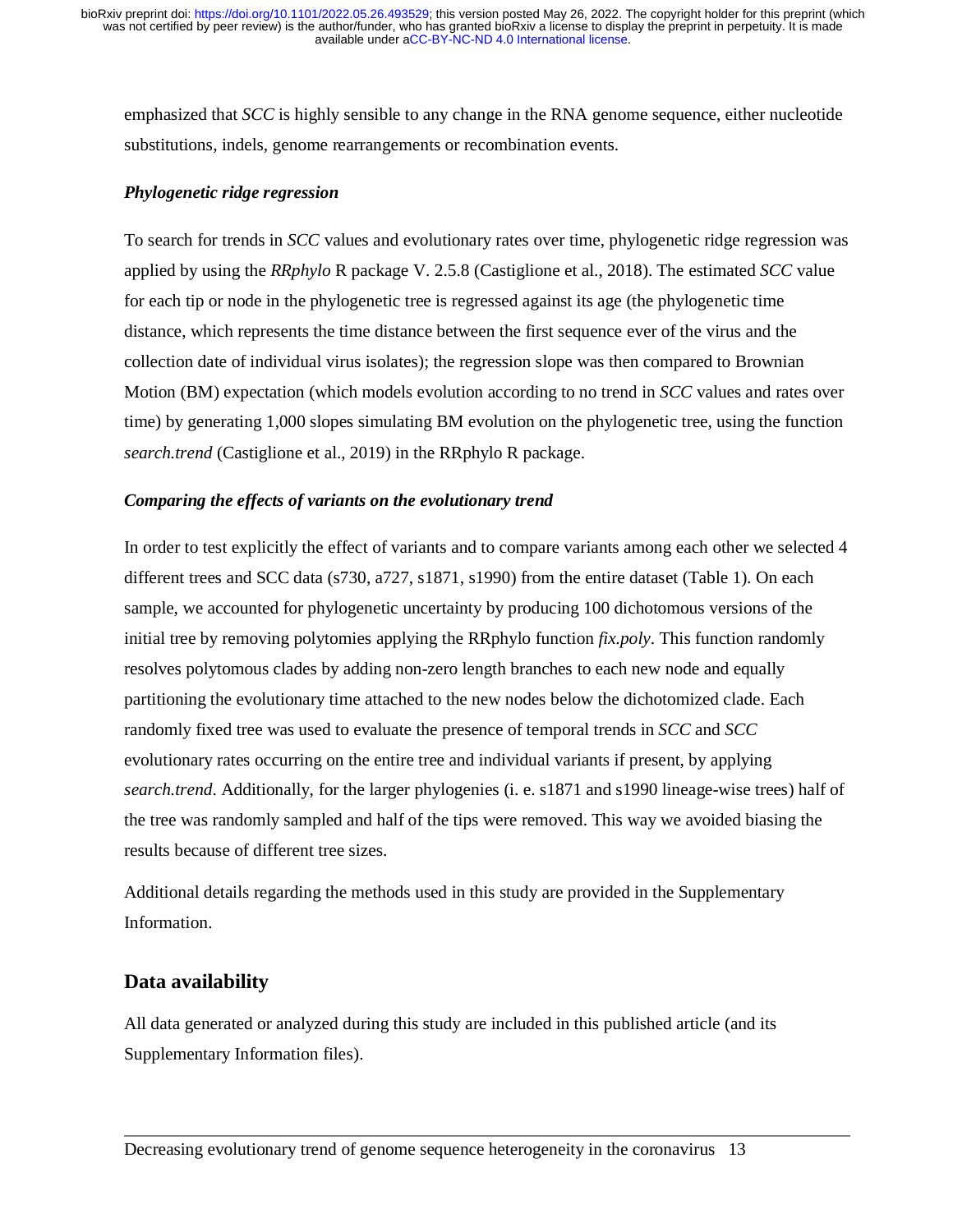## **References**

- Bahir I, Fromer M, Prat Y, Linial M. 2009. Viral adaptation to host: A proteome-based analysis of codon usage and amino acid preferences. *Mol Syst Biol* **5**:311. doi:10.1038/msb.2009.71
- Banerjee A, Sarkar R, Mitra S, Lo M, Dutta S, Chawla-Sarkar M. 2020. The Novel Coronavirus Enigma: Phylogeny and Analyses of Coevolving Mutations Among the SARS-CoV-2 Viruses Circulating in India. *JMIR Bioinform Biotech 2020;1(1)e20735 https//bioinform.jmir.org/2020/1/e20735* **1**:e20735. doi:10.2196/20735
- Benvenuto D, Giovanetti M, Ciccozzi A, Spoto S, Angeletti S, Ciccozzi M. 2020. The 2019-new coronavirus epidemic: Evidence for virus evolution. *J Med Virol* **92**:455–459. doi:10.1002/jmv.25688
- Bernaola-Galván P, Carpena P, Oliver JL. 2008. A standalone version of IsoFinder for the computational prediction of isochores in genome sequences. *arXiv Prepr arXiv08061292* 1–7.
- Bernaola-Galván P, Oliver JL, Carpena P, Clay O, Bernardi G. 2004. Quantifying intrachromosomal GC heterogeneity in prokaryotic genomes. *Gene* **333**:121–133. doi:10.1016/j.gene.2004.02.042
- Bernaola-Galván P, Román-Roldán R, Oliver JL. 1996. Compositional segmentation and long-range fractal correlations in DNA sequences. *Phys Rev E* **53**:5181–5189. doi:10.1103/PhysRevE.53.5181
- Bernardi G. 2015. Chromosome architecture and genome organization. *PLoS One* **10**:e0143739. doi:10.1371/journal.pone.0143739
- Bernardi G, Olofsson B, Filipski J, Zerial M, Salinas J, Cuny G, Meunier-Rotival M, Rodier F. 1985. The mosaic genome of warm-blooded vertebrates. *Science (80- )* **228**:953–958. doi:10.1126/science.4001930
- Cai HY, Cai KK, Li J. 2020. Identification of Novel Missense Mutations in a Large Number of Recent SARS-CoV-2 Genome Sequences. *J Gen Med Res* **2**. doi:10.20944/preprints202004.0482.v1
- Callaway E. 2022. Are COVID surges becoming more predictable? New Omicron variants offer a hint. *Nature* **605**:204–206. doi:10.1038/d41586-022-01240-x
- Castiglione S, Serio C, Mondanaro A, Di Febbraro M, Profico A, Girardi G, Raia P. 2019. Simultaneous detection of macroevolutionary patterns in phenotypic means and rate of change with and within phylogenetic trees including extinct species. *PLoS One* **14**.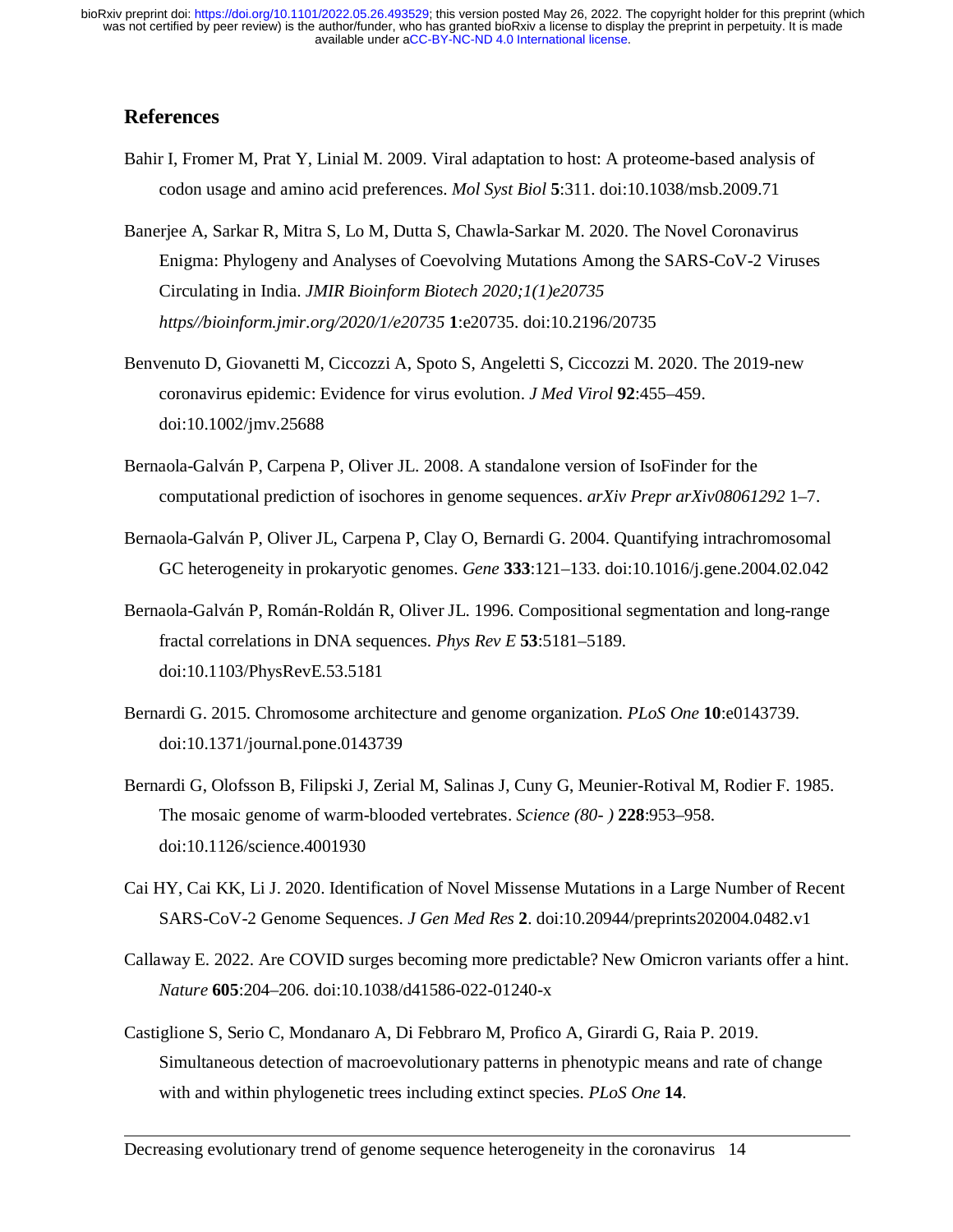doi:10.1371/journal.pone.0210101

- Castiglione S, Tesone G, Piccolo M, Melchionna M, Mondanaro A, Serio C, Di Febbraro M, Raia P. 2018. A new method for testing evolutionary rate variation and shifts in phenotypic evolution. *Methods Ecol Evol* **9**:974–983. doi:10.1111/2041-210X.12954
- Cyranoski D. 2020. Profile of a killer: the complex biology powering the coronavirus pandemic. *Nature*. doi:10.1038/d41586-020-01315-7
- Domingo E, Webster RG, Holland JJ. 1999. Origin and evolution of viruses. Academic Press.
- Du P, Gao GF, Wang Q. 2022. The mysterious origins of the Omicron variant of SARS-CoV-2. *Innov* **3**:100206. doi:10.1016/J.XINN.2022.100206
- Elbe S, Buckland-Merrett G. 2017. Data, disease and diplomacy: GISAID's innovative contribution to global health. *Glob Challenges* **1**:33–46. doi:10.1002/gch2.1018
- Fearnhead P, Vasilieou D. 2009. Bayesian Analysis of Isochores. *J Am Stat Assoc*.
- GISAID. 2020. GISAID Initiative. *Adv Virus Res* **2008**:1–7.
- Gu H, Chu DKW, Peiris M, Poon LLM. 2020. Multivariate analyses of codon usage of SARS-CoV-2 and other betacoronaviruses. *Virus Evol* **6**. doi:10.1093/ve/veaa032
- Gupta AM, Mandal S. 2020. Non-synonymous Mutations of SARS-Cov-2 Leads Epitope Loss and Segregates its Variants. doi:10.21203/RS.3.RS-29581/V1
- Hadfield J, Megill C, Bell SM, Huddleston J, Potter B, Callender C, Sagulenko P, Bedford T, Neher RA. 2018. Nextstrain: real-time tracking of pathogen evolution. *Bioinformatics* **34**:4121–4123. doi:10.1093/bioinformatics/bty407
- Hamed SM, Elkhatib WF, Khairalla AS, Noreddin AM. 2021. Global dynamics of SARS-CoV-2 clades and their relation to COVID-19 epidemiology. *Sci Rep* **11**:8435. doi:10.1038/s41598-021- 87713-x
- Hatcher EL, Zhdanov SA, Bao Y, Blinkova O, Nawrocki EP, Ostapchuck Y, Schaffer AA, Rodney Brister J. 2017. Virus Variation Resource-improved response to emergent viral outbreaks. *Nucleic Acids Res* **45**:D482–D490. doi:10.1093/nar/gkw1065
- Hodcroft EB, Domman DB, Snyder DJ, Oguntuyo K, Van Diest M, Densmore KH, Schwalm KC, Femling J, Carroll JL, Scott RS, Whyte MM, Edwards MD, Hull NC, Kevil CG, Vanchiere JA,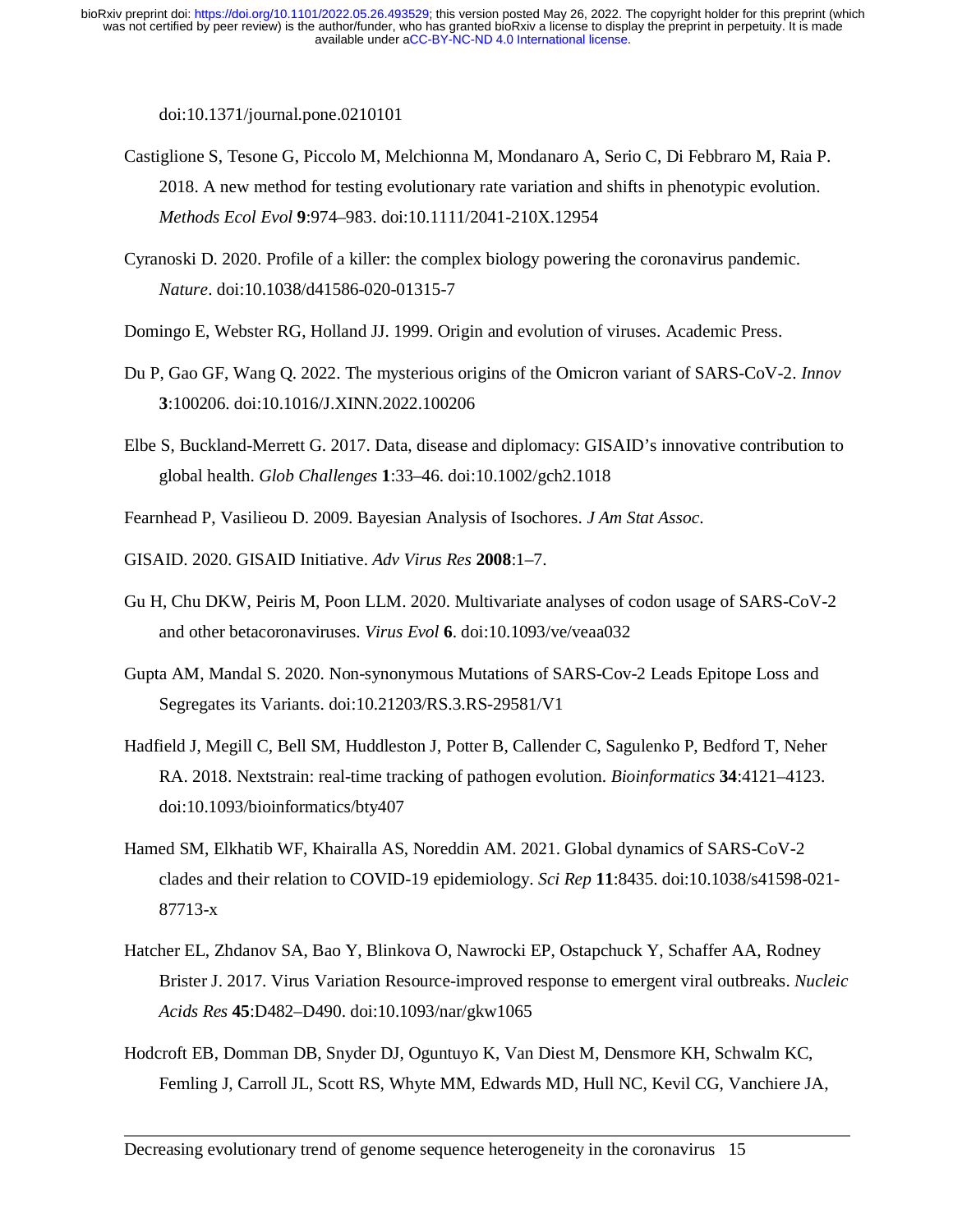Lee B, Dinwiddie DL, Cooper VS, Kamil JP. 2021. Emergence in late 2020 of multiple lineages of SARS-CoV-2 Spike protein variants affecting amino acid position 677. *medRxiv Prepr Serv Heal Sci*. doi:10.1101/2021.02.12.21251658

- Holmes EC, Goldstein SA, Rasmussen AL, Robertson DL, Crits-Christoph A, Wertheim JO, Anthony SJ, Barclay WS, Boni MF, Doherty PC, Farrar J, Geoghegan JL, Jiang X, Leibowitz JL, Neil SJD, Skern T, Weiss SR, Worobey M, Andersen KG, Garry RF, Rambaut A. 2021. The Origins of SARS-CoV-2: A Critical Review. *Cell*. doi:10.1016/j.cell.2021.08.017
- Hon C-C, Lam T-Y, Shi Z-L, Drummond AJ, Yip C-W, Zeng F, Lam P-Y, Leung FC-C. 2008. Evidence of the Recombinant Origin of a Bat Severe Acute Respiratory Syndrome (SARS)-Like Coronavirus and Its Implications on the Direct Ancestor of SARS Coronavirus. *J Virol* **82**:1819– 1826. doi:10.1128/jvi.01926-07
- Ilmjärv S, Abdul F, Acosta-Gutiérrez S, Estarellas C, Galdadas I, Casimir M, Alessandrini M, Gervasio FL, Krause KH. 2021. Concurrent mutations in RNA-dependent RNA polymerase and spike protein emerged as the epidemiologically most successful SARS-CoV-2 variant. *Sci Rep* **11**:13705. doi:10.1038/s41598-021-91662-w
- Islam MR, Hoque MN, Rahman MS, Alam ASMRU, Akther M, Puspo JA, Akter S, Sultana M, Crandall KA, Hossain MA. 2020. Genome-wide analysis of SARS-CoV-2 virus strains circulating worldwide implicates heterogeneity. *Sci Rep* **10**. doi:10.1038/s41598-020-70812-6
- Jackson B, Boni MF, Bull MJ, Colleran A, Colquhoun RM, Darby AC, Haldenby S, Hill V, Lucaci A, McCrone JT, Nicholls SM, O'Toole Á, Pacchiarini N, Poplawski R, Scher E, Todd F, Webster HJ, Whitehead M, Wierzbicki C, Loman NJ, Connor TR, Robertson DL, Pybus OG, Rambaut A. 2021. Generation and transmission of interlineage recombinants in the SARS-CoV-2 pandemic. *Cell* **184**:5179-5188.e8. doi:10.1016/j.cell.2021.08.014
- Ji W, Wang W, Zhao X, Zai J, Li X. 2020. Cross-species transmission of the newly identified coronavirus 2019-nCoV. *J Med Virol* **92**:433–440. doi:10.1002/jmv.25682
- Katoh K, Standley DM. 2013. MAFFT multiple sequence alignment software version 7: Improvements in performance and usability. *Mol Biol Evol* **30**:772–780. doi:10.1093/molbev/mst010
- Keith JM. 2008. Sequence segmentation. *Methods Mol Biol* **452**:207–29. doi:10.1007/978-1-60327- 159-2\_11

Koehorst J, van Dam J, Saccenti E, Martins-Santos V, Suarez-Diez M, Schaap P. 2017. GISAID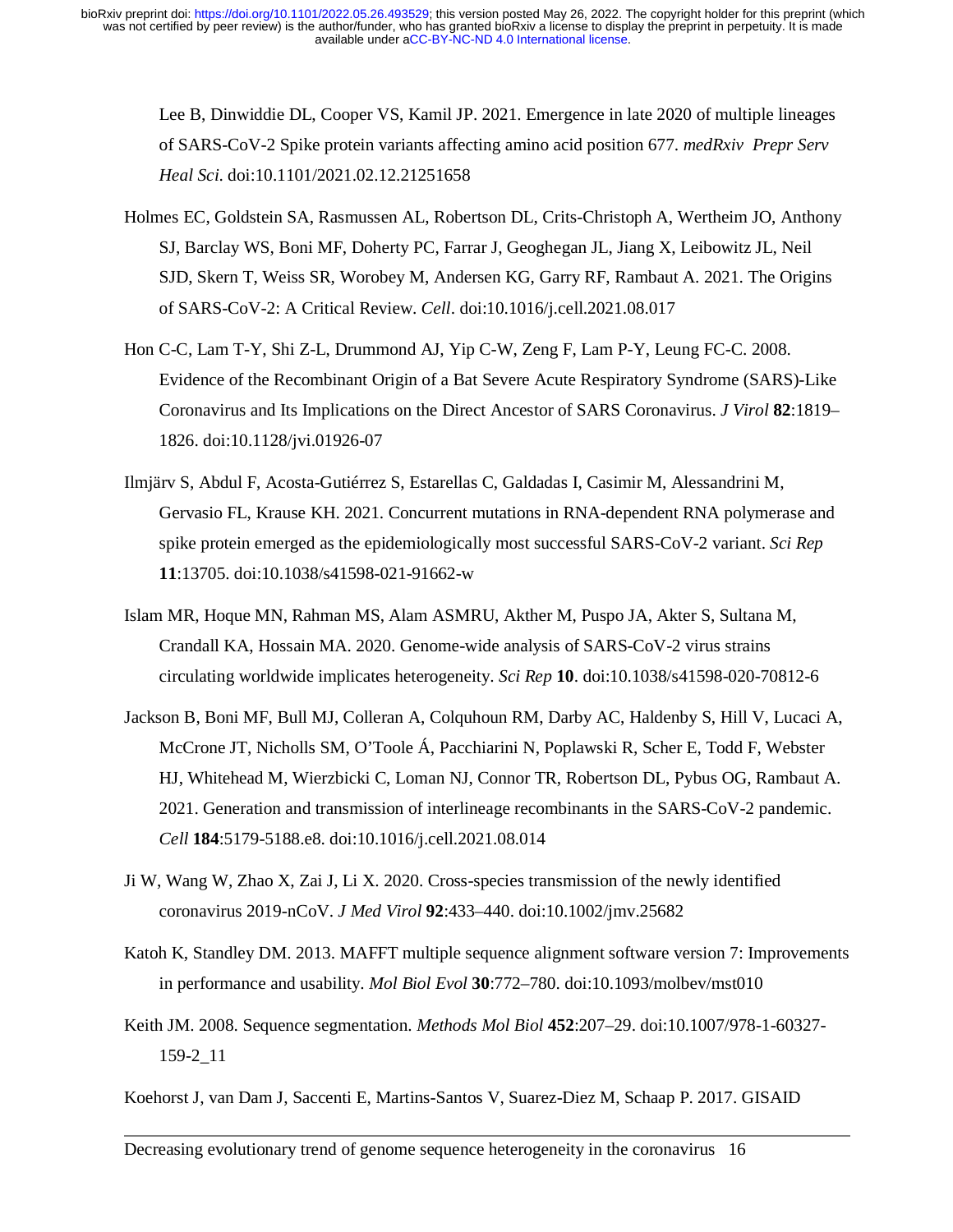Global Initiative on Sharing All Influenza Data. Phylogeny of SARS-like betacoronaviruses including novel coronavirus (nCoV). *Oxford* **34**:1401–1403. doi:10.1093/BIOINFORMATICS

- Koopmans M, Daszak P, Dedkov VG, Dwyer DE, Farag E, Fischer TK, Hayman DTS, Leendertz F, Maeda K, Nguyen-Viet H, Watson J. 2021. Origins of SARS-CoV-2: window is closing for key scientific studies. *Nature* **596**:482–485. doi:10.1038/d41586-021-02263-6
- Ledford H. 2022. The next variant: three key questions about what's after Omicron. *Nature* **603**:212– 213. doi:10.1038/d41586-022-00510-y
- Lenth R V. 2022. emmeans: Estimated Marginal Means, aka Least-Squares Means. https://github.com/rvlenth/emmeans.
- Li W, Shi Z, Yu M, Ren W, Smith C, Epstein J, Wang H, Crameri G, Hu Z, Zhang H, Zhang J, McEachern J, Field H, Daszak P, Eaton B, Zhang S, Wang L. 2005. Bats are natural reservoirs of SARS-like coronaviruses. *Science (80- )* **310**:676–679. doi:10.1126/science.1118391
- Li X, Giorg EE, Marichannegowda MH, Foley B, Xiao C, Kong XP, Chen Y, Gnanakaran S, Korber B, Gao F. 2020. Emergence of SARS-CoV-2 through recombination and strong purifying selection. *Sci Adv* **6**. doi:10.1126/sciadv.abb9153
- Liu Z, Xiao X, Wei X, Li J, Yang J, Tan H, Zhu J, Zhang Q, Wu J, Liu L. 2020. Composition and divergence of coronavirus spike proteins and host ACE2 receptors predict potential intermediate hosts of SARS-CoV-2. *J Med Virol* **92**:595–601. doi:10.1002/jmv.25726
- Majumdar P, Niyogi S. 2021. SARS-CoV-2 mutations: The biological trackway towards viral fitness. *Epidemiol Infect*. doi:10.1017/S0950268821001060
- McShea DW, Brandon RN. 2010. Biology's first law $\Box$ : the tendency for diversity and complexity to increase in evolutionary systems. University of Chicago Press.
- Melchionna M, Mondanaro A, Serio C, Castiglione S, Di Febbraro M, Rook L, Diniz-Filho JAF, Manzi G, Profico A, Sansalone G, Raia P. 2019. Macroevolutionary trends of brain mass in Primates. *Biol J Linn Soc* **129**:14–25. doi:10.1093/biolinnean/blz161
- Minh BQ, Schmidt HA, Chernomor O, Schrempf D, Woodhams MD, Von Haeseler A, Lanfear R, Teeling E. 2020. IQ-TREE 2: New Models and Efficient Methods for Phylogenetic Inference in the Genomic Era. *Mol Biol Evol* **37**:1530–1534. doi:10.1093/molbev/msaa015

Mlcochova P, Kemp S, Dhar Mahesh Shanker, Papa G, Meng B, Ferreira IATM, Datir R, Collier DA,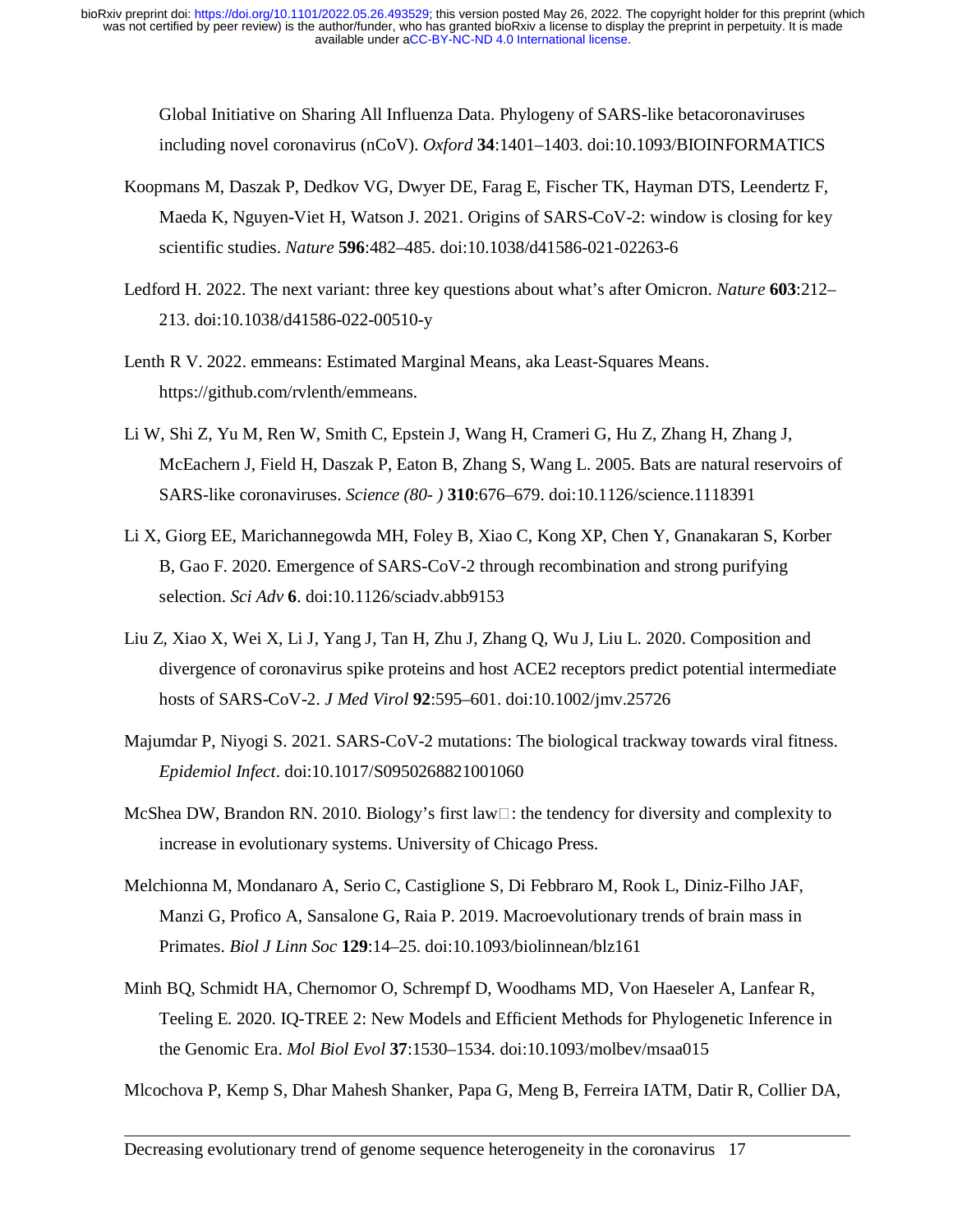Albecka A, Singh S, Pandey R, Brown J, Zhou J, Goonawardane N, Mishra S, Whittaker C, Mellan T, Marwal R, Datta M, Sengupta S, Ponnusamy K, Radhakrishnan VS, Abdullahi A, Charles O, Chattopadhyay P, Devi P, Caputo D, Peacock T, Wattal DC, Goel N, Satwik A, Vaishya R, Agarwal M, Chauhan H, Dikid T, Gogia H, Lall H, Verma K, Dhar Mahesh S., Singh MK, Soni N, Meena N, Madan P, Singh P, Sharma Ramesh, Sharma Rajeev, Kabra S, Kumar S, Kumari S, Sharma U, Chaudhary U, Sivasubbu S, Scaria V, Wattal C, Oberoi JK, Raveendran R, Datta S, Das S, Maitra A, Chinnaswamy S, Biswas NK, Parida A, Raghav SK, Prasad P, Sarin A, Mayor S, Ramakrishnan U, Palakodeti D, Seshasayee ASN, Thangaraj K, Bashyam MD, Dalal A, Bhat M, Shouche Y, Pillai A, Abraham P, Atul PV, Cherian SS, Desai AS, Pattabiraman C, Manjunatha M V., Mani RS, Udupi GA, Nandicoori V, Bharadwaj K, Tallapaka, Sowpati DT, Kawabata R, Morizako N, Sadamasu K, Asakura H, Nagashima M, Yoshimura K, Ito J, Kimura I, Uriu K, Kosugi Y, Suganami M, Oide A, Yokoyama M, Chiba M, Saito A, Butlertanaka EP, Tanaka YL, Ikeda T, Motozono C, Nasser H, Shimizu R, Yuan Y, Kitazato K, Hasebe H, Nakagawa S, Wu J, Takahashi M, Fukuhara T, Shimizu K, Tsushima K, Kubo H, Shirakawa K, Kazuma Y, Nomura R, Horisawa Y, Takaori-Kondo A, Tokunaga K, Ozono S, Baker S, Dougan G, Hess C, Kingston N, Lehner PJ, Lyons PA, Matheson NJ, Owehand WH, Saunders C, Summers C, Thaventhiran JED, Toshner M, Weekes MP, Maxwell P, Shaw A, Bucke A, Calder J, Canna L, Domingo J, Elmer A, Fuller S, Harris J, Hewitt S, Kennet J, Jose S, Kourampa J, Meadows A, O'Brien C, Price J, Publico C, Rastall R, Ribeiro C, Rowlands J, Ruffolo V, Tordesillas H, Bullman B, Dunmore BJ, Fawke S, Gräf S, Hodgson J, Huang C, Hunter K, Jones E, Legchenko E, Matara C, Martin J, Mescia F, O'Donnell C, Pointon L, Pond N, Shih J, Sutcliffe R, Tilly T, Treacy C, Tong Z, Wood J, Wylot M, Bergamaschi L, Betancourt A, Bower G, Cossetti C, De Sa A, Epping M, Fawke S, Gleadall N, Grenfell R, Hinch A, Huhn O, Jackson S, Jarvis I, Krishna B, Lewis D, Marsden J, Nice F, Okecha G, Omarjee O, Perera M, Potts M, Richoz N, Romashova V, Yarkoni NS, Sharma Rahul, Stefanucci L, Stephens J, Strezlecki M, Turner L, De Bie EMDD, Bunclark K, Josipovic M, Mackay M, Michael A, Rossi S, Selvan M, Spencer S, Yong C, Allison J, Butcher H, Caputo D, Clapham-Riley D, Dewhurst E, Furlong A, Graves B, Gray J, Ivers T, Kasanicki M, Le Gresley E, Linger R, Meloy S, Muldoon F, Ovington N, Papadia S, Phelan I, Stark H, Stirrups KE, Townsend P, Walker N, Webster J, Scholtes I, Hein S, King R, Mavousian A, Lee JH, Bassi J, Silacci-Fegni C, Saliba C, Pinto D, Irie T, Yoshida I, Hamilton WL, Sato K, Bhatt S, Flaxman S, James LC, Corti D, Piccoli L, Barclay WS, Rakshit P, Agrawal A, Gupta RK. 2021. SARS-CoV-2 B.1.617.2 Delta variant replication and immune evasion. *Nature* 1–8. doi:10.1038/s41586-021-03944-y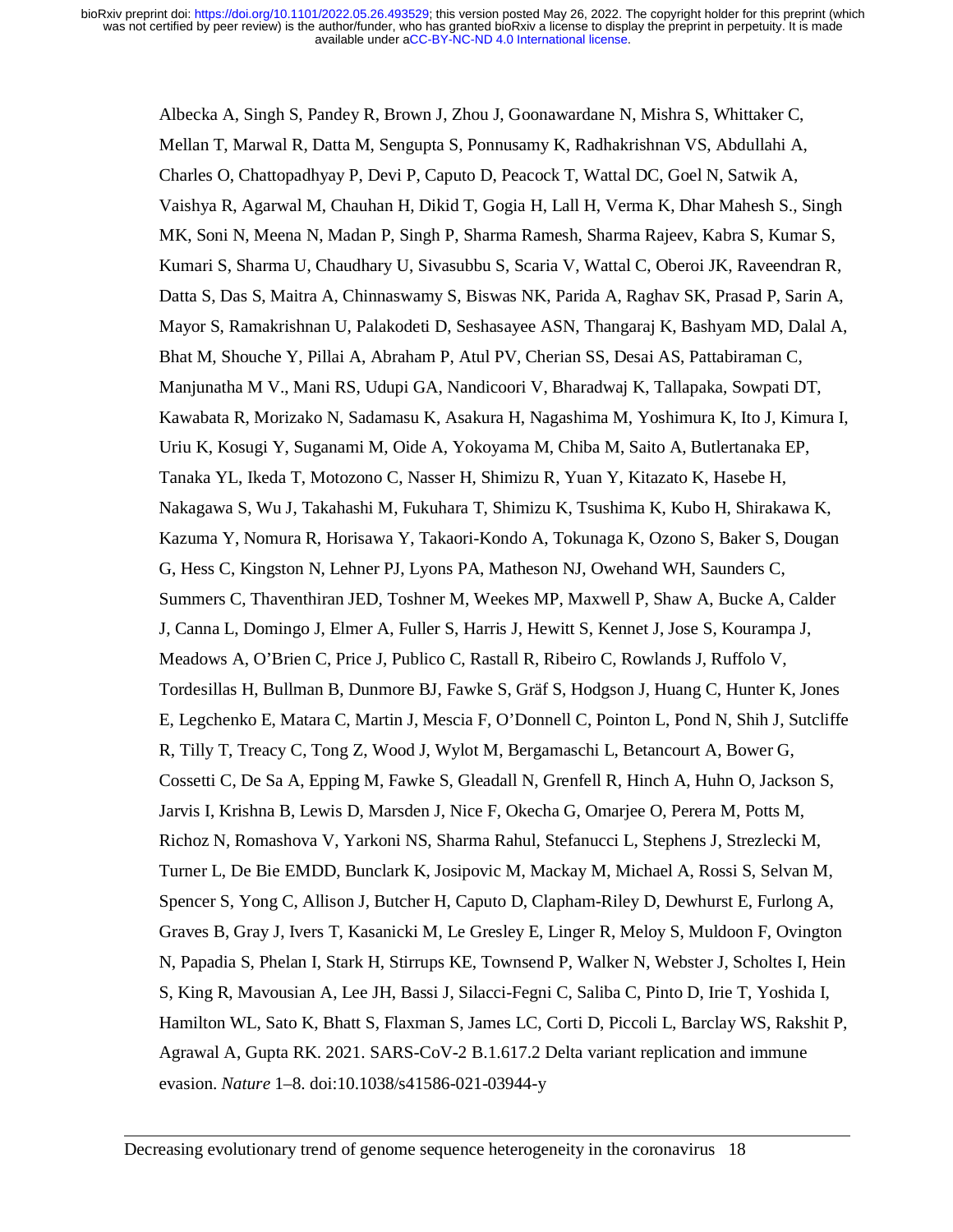- Mooers A, Holmes E. 2000. The evolution of base composition and phylogenetic inference. *Trends Ecol Evol* **15**:365–369.
- Moya A, Holmes EC, González-Candelas F. 2004. The population genetics and evolutionary epidemiology of RNA viruses. *Nat Rev Microbiol*. doi:10.1038/nrmicro863
- Moya A, Oliver JL, Verdú M, Delaye L, Arnau V, Bernaola-Galván P, de la Fuente R, Díaz W, Gómez-Martín C, González FM, Latorre A, Lebrón R, Román-Roldán R. 2020. Driven progressive evolution of genome sequence complexity in Cyanobacteria. *Sci Rep* **10**. doi:10.1038/s41598-020-76014-4
- Naqvi AAT, Fatima K, Mohammad T, Fatima U, Singh IK, Singh A, Atif SM, Hariprasad G, Hasan GM, Hassan MI. 2020. Insights into SARS-CoV-2 genome, structure, evolution, pathogenesis and therapies: Structural genomics approach. *Biochim Biophys Acta - Mol Basis Dis*. doi:10.1016/j.bbadis.2020.165878
- Oliver JL, Carpena P, Hackenberg M, Bernaola-Galván P. 2004. IsoFinder: computational prediction of isochores in genome sequences. *Nucleic Acids Res* **32**:W287-92. doi:10.1093/nar/gkh399
- Oliver JL, Carpena P, Román-Roldán R, Mata-Balaguer T, Mejías-Romero A, Hackenberg M, Bernaola-Galván P. 2002. Isochore chromosome maps of the human genome. *Gene* **300**:117–127. doi:10.1016/S0378-1119(02)01034-X
- Oliver JL, Román-Roldán R, Pérez J, Bernaola-Galván P. 1999. SEGMENT: identifying compositional domains in DNA sequences. *Bioinformatics* **15**:974–9.
- Patiño-Galindo JÁ, Filip I, Chowdhury R, Maranas CD, Sorger PK, AlQuraishi M, Rabadan R. 2021. Recombination and lineage-specific mutations linked to the emergence of SARS-CoV-2. *Genome Med* **13**:124. doi:10.1186/s13073-021-00943-6
- Pybus OG, Tatem AJ, Lemey P. 2015. Virus evolution and transmission in an ever more connected world. *Proc R Soc B Biol Sci*. doi:10.1098/rspb.2014.2878
- Richard D, Shaw LP, Lanfear R, Acman M, Owen CJ, Tan CC, Van Dorp L, Balloux F. 2021. A phylogeny-based metric for estimating changes in transmissibility from recurrent mutations in SARS-CoV-2. doi:10.1101/2021.05.06.442903
- Rodríguez F, Oliver JL, Marín A, Medina JR. 1990. The general stochastic model of nucleotide substitution. *J Theor Biol*. doi:10.1016/S0022-5193(05)80104-3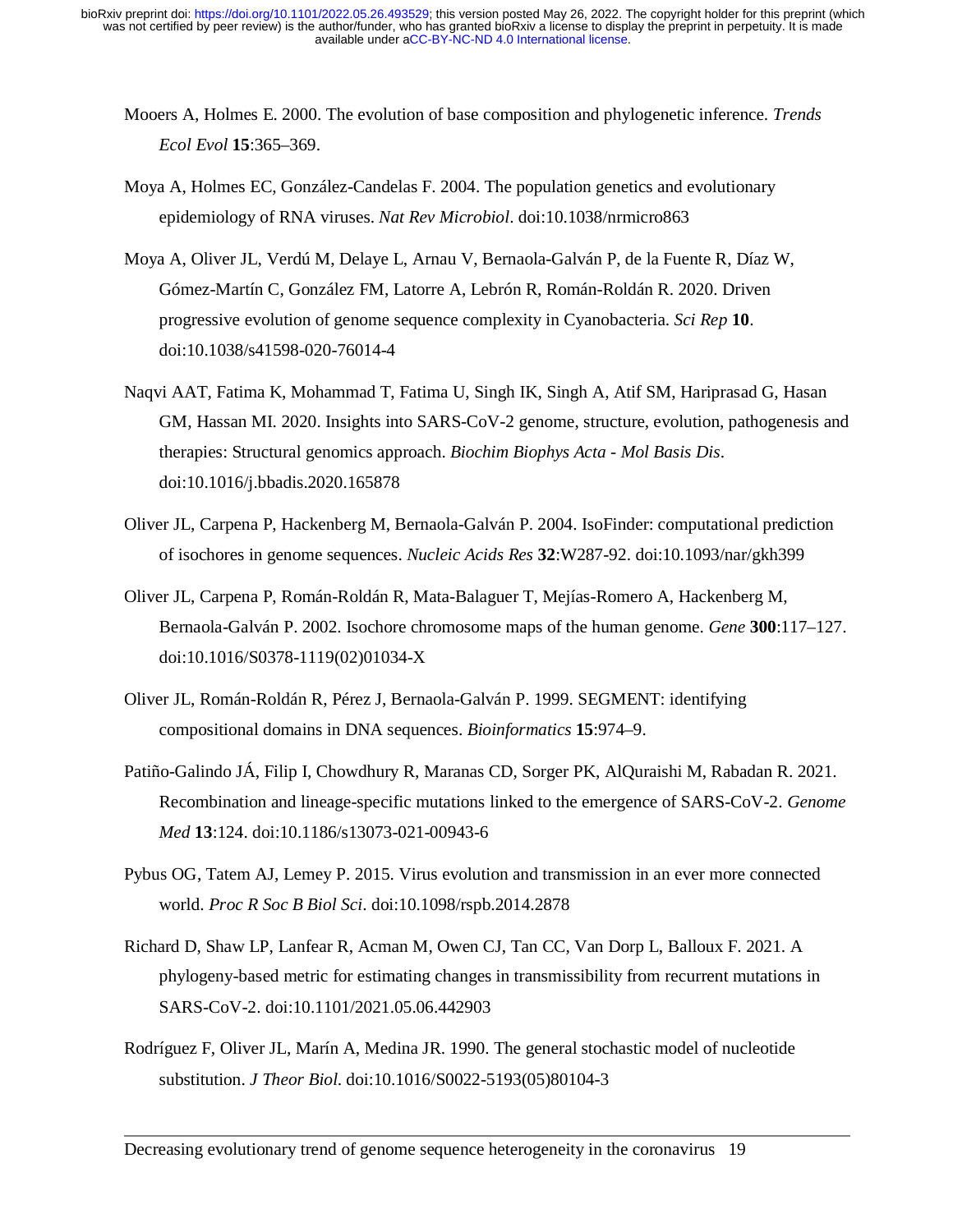- Román-Roldán R, Bernaola-Galván P, Oliver JL. 1998. Sequence compositional complexity of DNA through an entropic segmentation method. *Phys Rev Lett* **80**:1344–1347.
- Serio C, Castiglione S, Tesone G, Piccolo M, Melchionna M, Mondanaro A, Di Febbraro M, Raia P. 2019. Macroevolution of Toothed Whales Exceptional Relative Brain Size. *Evol Biol* **46**:332– 342. doi:10.1007/s11692-019-09485-7
- Shu Y, McCauley J. 2017. GISAID: Global initiative on sharing all influenza data from vision to reality. *Eurosurveillance*. doi:10.2807/1560-7917.ES.2017.22.13.30494
- Straten K van der, Guerra D, Gils MJ van, Bontjer I, Caniels TG, Willigen HDG van, Wynberg E, Poniman M, Burger JA, Bouhuijs JH, Rijswijk J van, Lavell AHA, Appelman B, Sikkens JJ, Bomers MK, Han AX, Nichols BE, Prins M, Vennema H, Reusken C, Jong MD de, Bree GJ de, Russell CA, Eggink D, Sanders RW. 2022. Mapping the antigenic diversification of SARS-CoV-2. *medRxiv* 2022.01.03.21268582. doi:10.1101/2022.01.03.21268582
- Tavaré S. 1986. Some probabilistic and statistical problems in the analysis of DNA sequences. *Lect Math life Sci* **17**:57–86.
- Thorne LG, Bouhaddou M, Reuschl A-K, Zuliani-Alvarez L, Polacco B, Pelin A, Batra J, Whelan MV, Ummadi M, Rojc A, Turner J, Obernier K, Braberg H, Soucheray M, Richards A, Chen K-H, Harjai B, Memon D, Hosmillo M, Hiatt J, Jahun A, Goodfellow IG, Fabius JM, Shokat K, Jura N, Verba K, Noursadeghi M, Beltrao P, Swaney DL, Garcia-Sastre A, Jolly C, Towers GJ, Krogan NJ. 2021. Evolution of enhanced innate immune evasion by the SARS-CoV-2 B.1.1.7 UK variant. doi:10.1101/2021.06.06.446826
- To TH, Jung M, Lycett S, Gascuel O. 2016. Fast Dating Using Least-Squares Criteria and Algorithms. *Syst Biol* **65**:82–97. doi:10.1093/sysbio/syv068
- van Dorp L, Acman M, Richard D, Shaw LP, Ford CE, Ormond L, Owen CJ, Pang J, Tan CCS, Boshier FAT, Ortiz AT, Balloux F. 2020. Emergence of genomic diversity and recurrent mutations in SARS-CoV-2. *Infect Genet Evol* 104351. doi:10.1016/j.meegid.2020.104351
- Venkatakrishnan AJ, 2+ A, Lenehan P, Ghosh P, Suratekar R, Siroha A, Chowdhury DR, O'horo JC, Yao JD, Pritt BS, Norgan A, Hurt RT, Badley AD, Halamka JD, Soundararajan V. 2021. Antigenic minimalism of SARS-CoV-2 is linked to surges in COVID-19 community transmission and vaccine breakthrough infections. doi:10.1101/2021.05.23.21257668

Wang R, Chen J, Wei G-W. 2021. Mechanisms of SARS-CoV-2 Evolution Revealing Vaccine-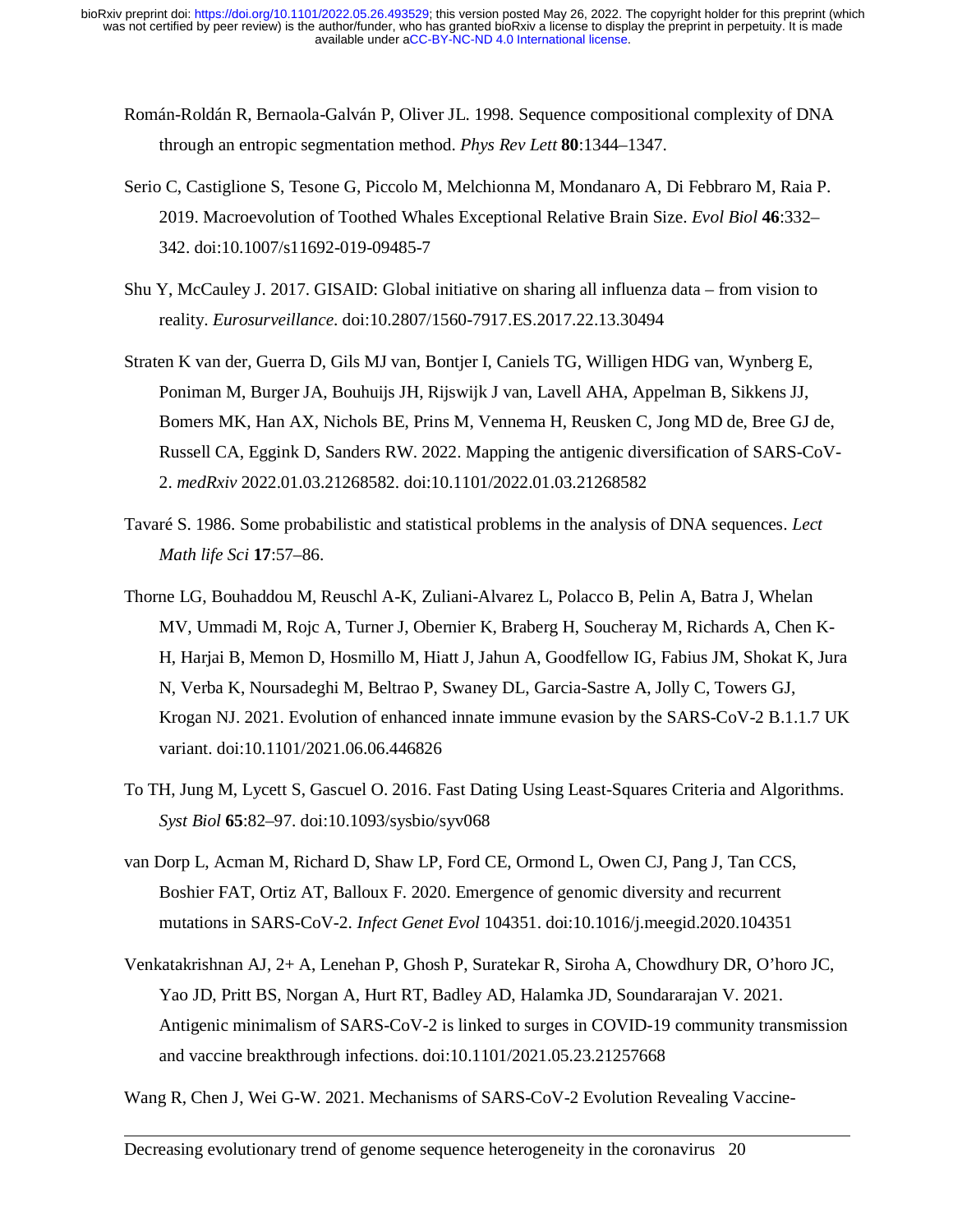Resistant Mutations in Europe and America. *J Phys Chem Lett* **12**:11850–11857. doi:10.1021/acs.jpclett.1c03380

- Wen S-Y, Zhang C-T. 2003. Identification of isochore boundaries in the human genome using the technique of wavelet multiresolution analysis. *Biochem Biophys Res Commun* **311**:215–222. doi:10.1016/j.bbrc.2003.09.198
- Worobey M. 2021. Dissecting the early COVID-19 cases in Wuhan. *Science (80- )* **374**:1202–1204. doi:10.1126/science.abm4454
- Worobey M, Holmes EC. 1999. Evolutionary aspects of recombination in RNS viruses. *J Gen Virol* **80**:2535–2543. doi:10.1099/0022-1317-80-10-2535
- Young BE, Fong S-W, Chan Y-H, Mak T-M, Ang LW, Anderson DE, Lee CY-P, Amrun SN, Lee B, Goh YS, Su YCF, Wei WE, Kalimuddin S, Chai LYA, Pada S, Tan SY, Sun L, Parthasarathy P, Chen YYC, Barkham T, Lin RTP, Maurer-Stroh S, Leo Y-S, Wang L-F, Renia L, Lee VJ, Smith GJD, Lye DC, Ng LFP. 2020. Effects of a major deletion in the SARS-CoV-2 genome on the severity of infection and the inflammatory response: an observational cohort study. *Lancet (London, England)* **396**:603–611. doi:10.1016/S0140-6736(20)31757-8
- Zhang T, Wu Q, Zhang Z. 2020. Probable Pangolin Origin of SARS-CoV-2 Associated with the COVID-19 Outbreak. *Curr Biol* **30**:1346-1351.e2. doi:10.1016/j.cub.2020.03.022
- Zhang YZ, Holmes EC. 2020. A Genomic Perspective on the Origin and Emergence of SARS-CoV-2. *Cell* **181**:223–227. doi:10.1016/j.cell.2020.03.035
- Zhou P, Yang X-L, Wang X-G, Hu B, Zhang L, Zhang W, Si H-R, Zhu Y, Li B, Huang C-L, Chen H-D, Chen J, Luo Y, Guo H, Jiang R-D, Liu M-Q, Chen Y, Shen X-R, Zheng X-S, Zhao K, Chen Q-J, Deng F, Liu L-L, Yan B, Zhan F-X, Wang Y-Y, Xiao G-F, Shi Z-L. 2020. Discovery of a novel coronavirus associated with the recent pneumonia outbreak in humans and its potential bat origin. *Nature* 2020.01.22.914952. doi:10.1101/2020.01.22.914952

# **Acknowledgements**

This project was funded by grants from the Spanish Minister of Science, Innovation and Universities (former Spanish Minister of Economy and Competitiveness) to J.L.O. (Project AGL2017-88702-C2-2- R) and A.M. (Project PID2019-105969GB-I00), a grant from Generalitat Valenciana to A.M. (Project Prometeo/2018/A/133) and co-financed by the European Regional Development Fund (ERDF). The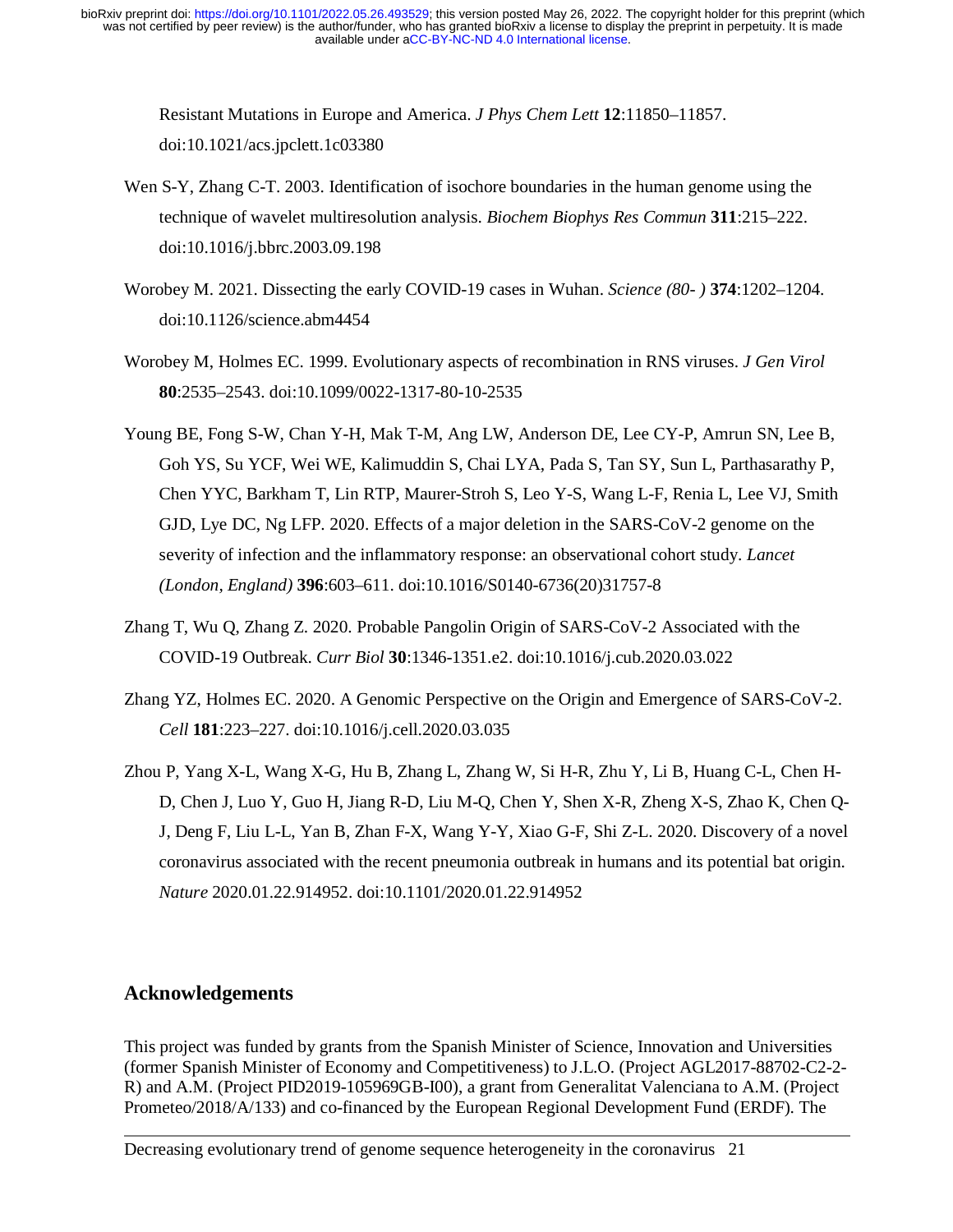most time-demanding computations were done on the servers of the Laboratory of Bioinformatics, Dept. of Genetics & Institute of Biotechnology, Center of Biomedical Research, 18100, Granada, Spain. We also gratefully acknowledge both the originating and submitting laboratories for the sequence data in GISAID EpiCoV on which these analyses are based. Supplementary Table S19 shows a complete list acknowledging all originating and submitting laboratories. In the same way, we gratefully acknowledge the authors, originating and submitting laboratories of the genetic sequences we used for the analysis of the Nextstrain sample; a complete list is shown in Supplementary Table S20.

# **Author information**

These authors contributed equally: José L. Oliver, Miguel Verdú and Andrés Moya.

## *Affiliations*

#### **Department of Genetics, Faculty of Sciences, University of Granada, 18071, Granada, Spain**

José L. Oliver, Francisco Perfectti & Cristina Gómez-Martín

#### **Laboratory of Bioinformatics, Institute of Biotechnology, Center of Biomedical Research, 18100, Granada, Spain**

José L. Oliver & Cristina Gómez-Martín

## **Research Unit Modeling Nature, Universidad de Granada, 18071 Granada, SPAIN**

Francisco Perfectti

## **Department of Applied Physics II and Institute Carlos I for Theoretical and Computational Physics, University of Málaga, 29071, Málaga, Spain**

Pedro Bernaola-Galván

**Amsterdam UMC, Vrije Universiteit Amsterdam, Department of Pathology, Cancer Center Amsterdam, Amsterdam, Netherlands** 

Cristina Gómez-Martín

## **Dipartimento di Scienze della Terra, dell'Ambiente e delle Risorse, Università di Napoli Federico II, 80126, Napoli, Italy**

Pasquale Raia & Silvia Castiglione

**Centro de Investigaciones sobre Desertificación, Consejo Superior de Investigaciones Científicas (CSIC), University of València and Generalitat Valenciana, 46113, Valencia, Spain** 

Miguel Verdú